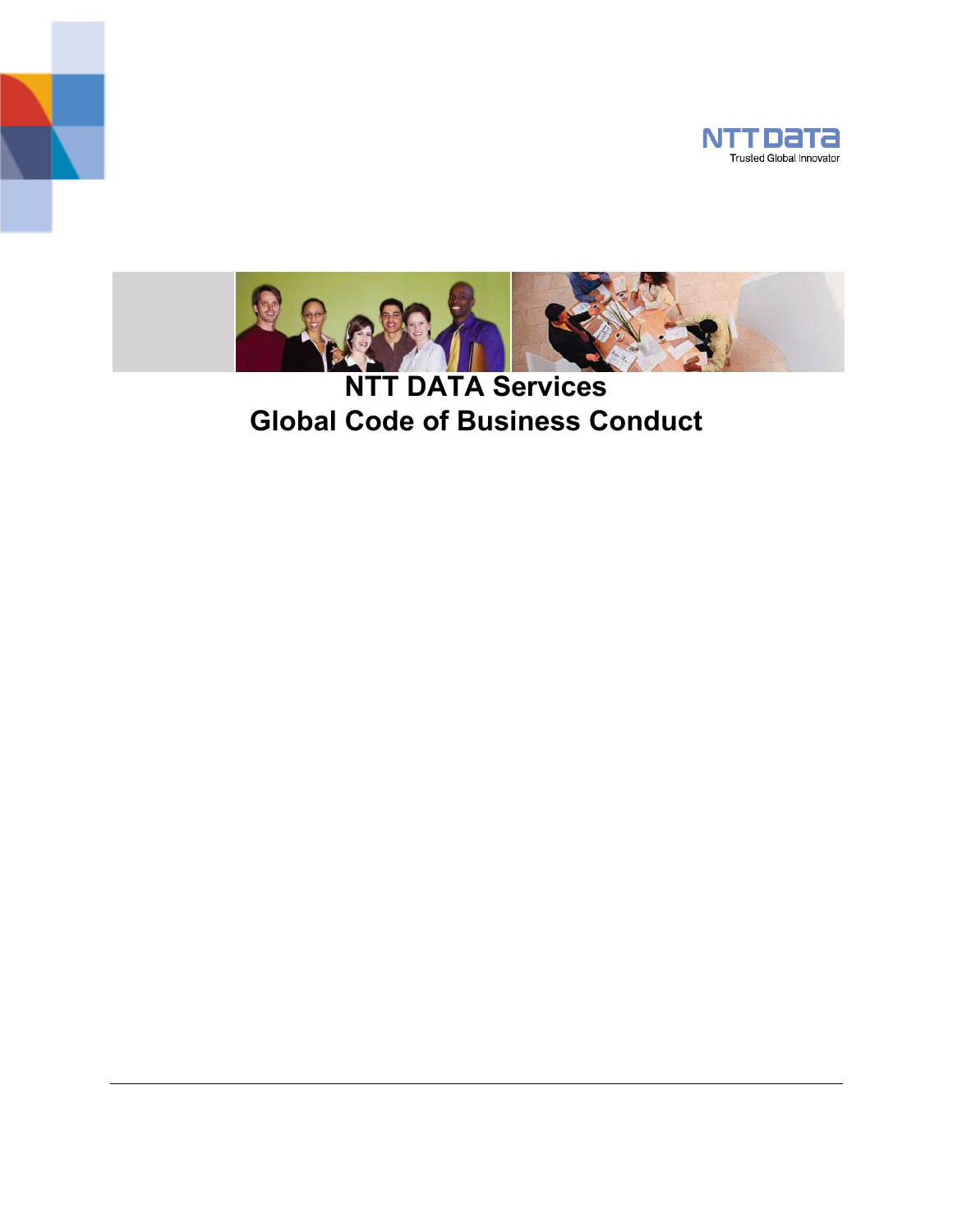# **Table of Contents**

| 2.2                                                                                             |  |
|-------------------------------------------------------------------------------------------------|--|
| 2.3                                                                                             |  |
|                                                                                                 |  |
|                                                                                                 |  |
| 2.6 Global Workplace Health and Safety                                                          |  |
|                                                                                                 |  |
|                                                                                                 |  |
|                                                                                                 |  |
|                                                                                                 |  |
|                                                                                                 |  |
|                                                                                                 |  |
|                                                                                                 |  |
| 3.7 Prohibition of Conflicts of Interest by Vice Presidents and above, Officers, and members of |  |
|                                                                                                 |  |
|                                                                                                 |  |
|                                                                                                 |  |
|                                                                                                 |  |
|                                                                                                 |  |
| 4.5 No Expectation of Privacy; Company Right of Access to Technology Resources17                |  |
| 4.6 Prohibition Against Harassing, Discriminatory, Threatening, and Defamatory Use of Email17   |  |
|                                                                                                 |  |
|                                                                                                 |  |
|                                                                                                 |  |
|                                                                                                 |  |
|                                                                                                 |  |
|                                                                                                 |  |
|                                                                                                 |  |

NTT DATA Services Global Code of Business Conduct Confidential October 2020 Page 2 of 35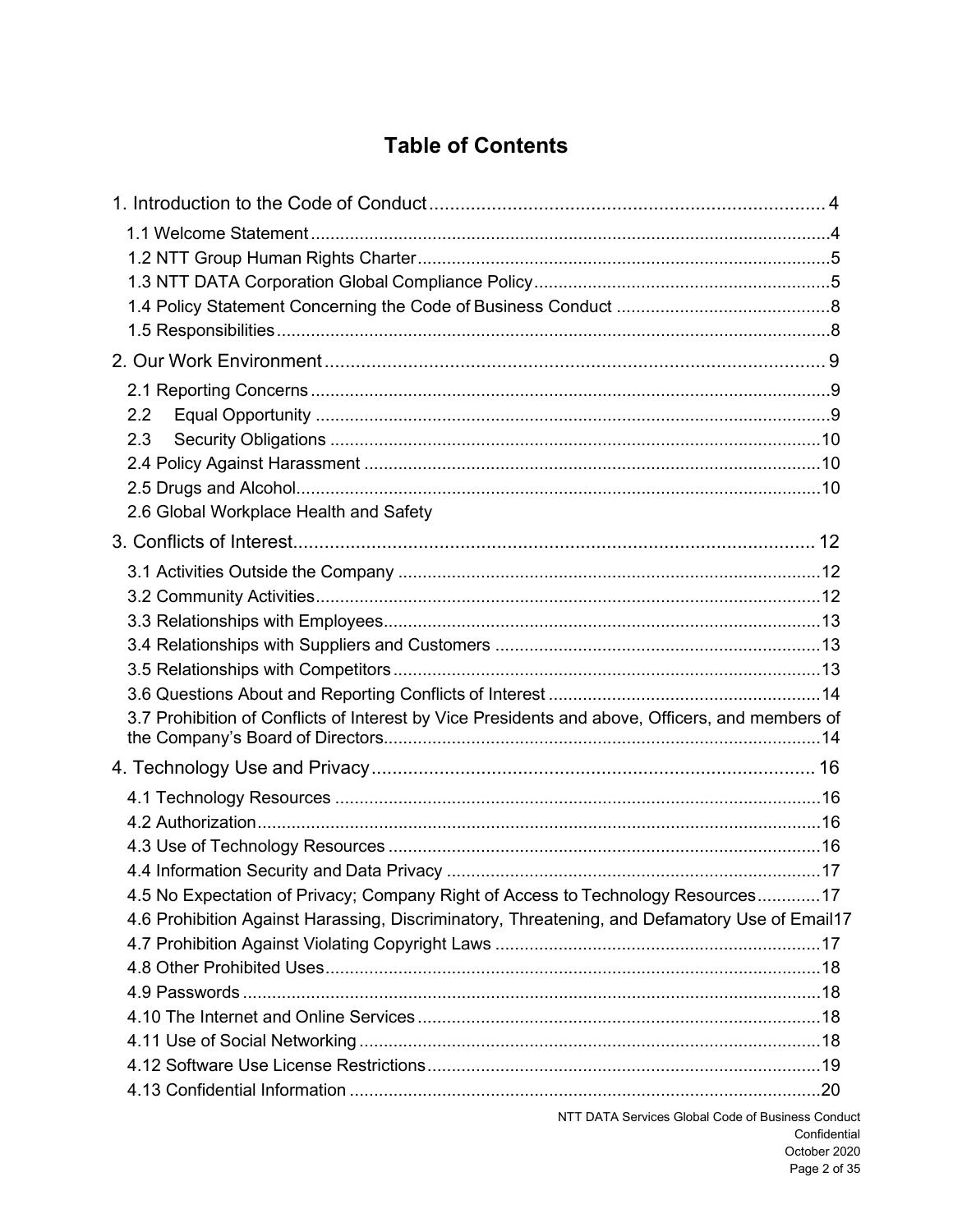| 5.3 Gifts and Entertainment Rules with Respect to Government Officials and Employees 22 |     |
|-----------------------------------------------------------------------------------------|-----|
|                                                                                         |     |
|                                                                                         |     |
|                                                                                         |     |
|                                                                                         |     |
| 7.1 No Payments to Low-Level Non-U.S. Governmental Employees and Officials25            |     |
|                                                                                         |     |
|                                                                                         |     |
|                                                                                         |     |
| 10. Concerns Regarding Accounting, Auditing, Fraud, Money Laundering or Internal        |     |
|                                                                                         |     |
| 11.1 Reporting Procedures and Other Inquiries                                           | .33 |
|                                                                                         |     |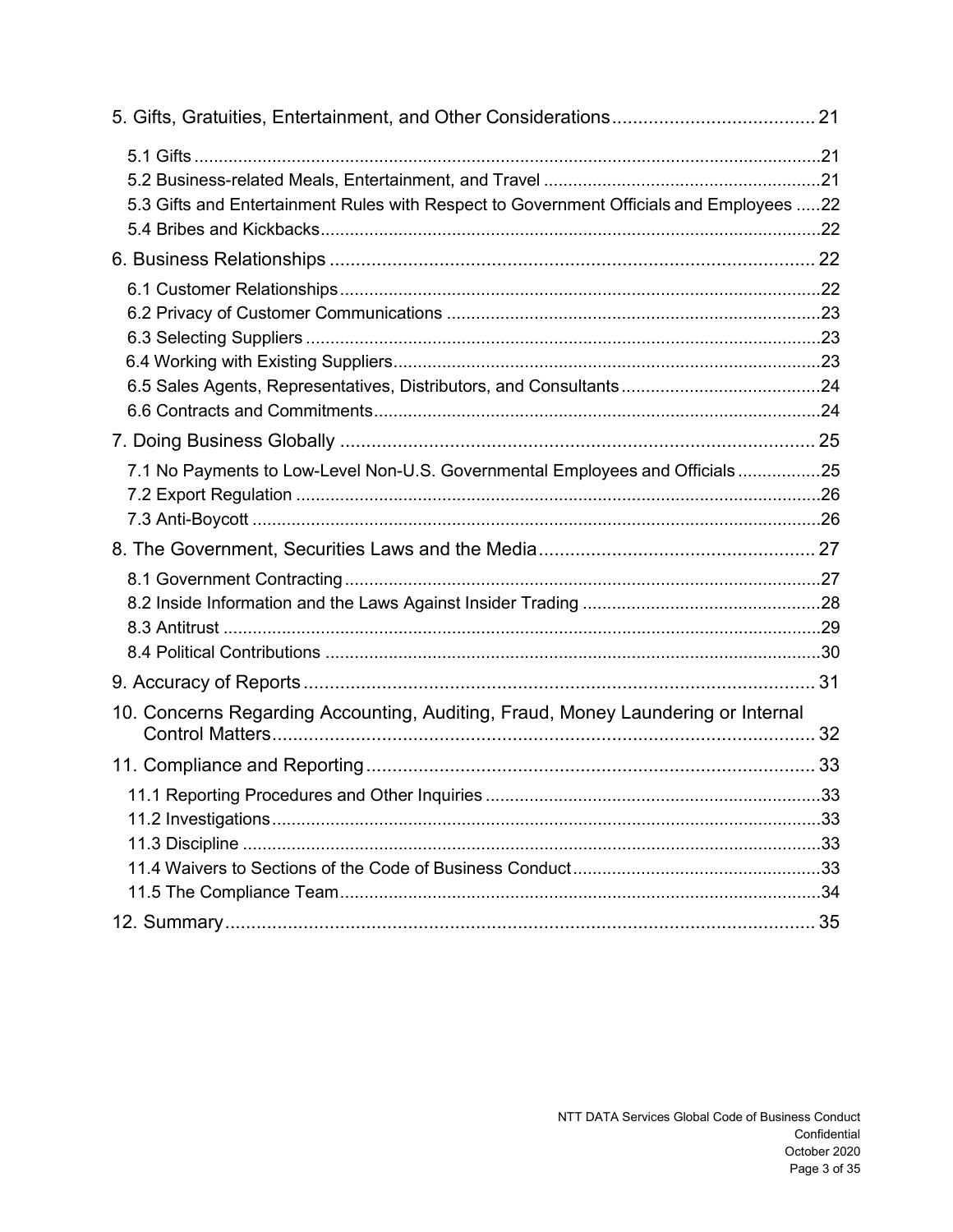# <span id="page-3-1"></span><span id="page-3-0"></span>1. Introduction to the Global Code of Business Conduct

## *1.1 Welcome Statement*

## **A Message to all Employees**

To NTT DATA Services employees,

The Global Code of Business Conduct – the "Code" -- is a reminder that we must diligently protect our Company by conducting business in accord with the highest ethical practices. We also must ensure that in every work setting, our actions comply with all applicable laws, regulations and Company policies.

The Code explains our standards, and it discusses common issues and appropriate responses. Please read it carefully. Of course, no single document can address every possible situation, and issues constantly evolve. So, I encourage you to seek assistance when necessary. Please discuss concerns and report possible violations through the numerous available channels, as outlined in the Code.

I am very proud of our Company and especially our team. We're delivering ever-greater value to our clients, accelerating diversity and inclusion, and setting a standard for remote working with excellence and integrity. In doing so, we're increasing opportunities for employees, enhancing our communities and delivering a strong return to our shareholders. We can assure and sustain these benefits by continuing to do the right things, in the right way.

Bob Pryor Chief Executive Officer NTT DATA Services1

<sup>1</sup> NTT DATA Services includes NTT Data International L.L.C. and NTT DATA Services International Holdings B.V. and their respective subsidiaries, as well as NTT DATA (China) Co. Limited, Dalian Branch and, to the extent related to NTT DATA Services, PT NTT DATA Indonesia and NTT DATA (Thailand) Co., Ltd. In this Code, the foregoing entities and business units shall collectively be referred to as NTT DATA.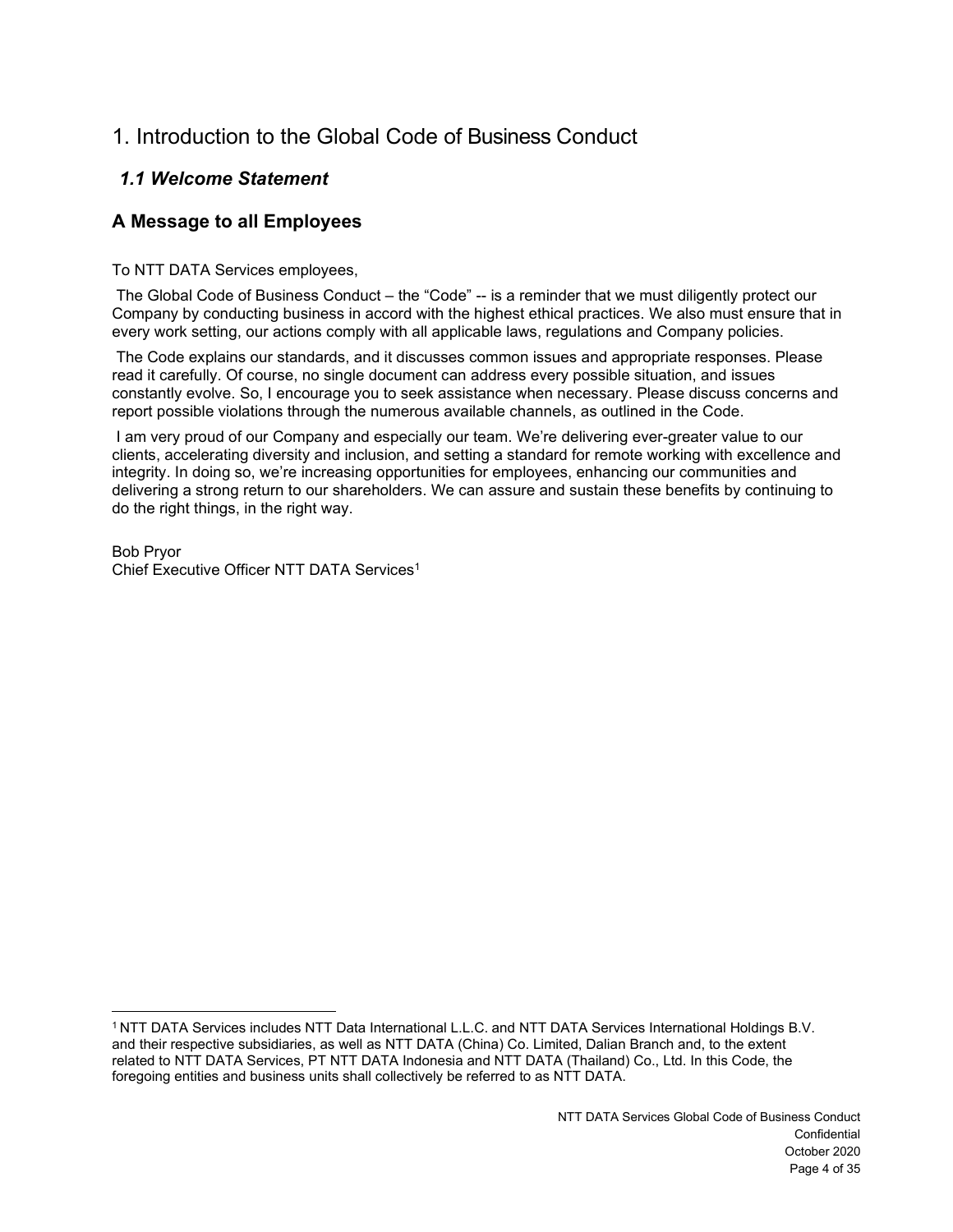## <span id="page-4-0"></span>*1.2 NTT Group Human Rights Charter*

We recognize that the respect for human rights is a corporate responsibility and aim to create a safe, secure and rich social environment by fulfilling its responsibility.

- 1. We\* respect internationally recognized human rights, including the Universal Declaration of Human Rights in all company activities.2
- 2. We responsibly respect for human rights by efforts to reduce any negative impacts on human rights holders.
- 3. We respond appropriately when negative impacts on human rights occur.
- 4. We aim to not be complicit in infringing human rights, including being involved in discrimination, directly or indirectly.
- 5. When negative impacts on human rights are done by a business partner and are linked to a product or service of the NTT Group, we will expect them to respect human rights and not to infringe on them.

\*Note: "We" means the NTT Group and its officers and employees.

## <span id="page-4-1"></span>*1.3 NTT DATA Corporation Global Compliance Policy*

| Preamble    | <b>To Be A Trusted Company</b>                                                                                                                                                                                                                                                                                                                    |
|-------------|---------------------------------------------------------------------------------------------------------------------------------------------------------------------------------------------------------------------------------------------------------------------------------------------------------------------------------------------------|
|             | Trust by customers, shareholders, suppliers and the societies is indispensable<br>for a company to sustainably grow. A company can be trusted upon by being<br>aware of its social responsibility ("CSR") and by fulfilling the expectation of,<br>and enhancing the satisfaction of, customers and other stakeholders through<br>good dialogues. |
|             | We also believe that it is fundamental to gain trust not only by complying with<br>laws, regulations and agreements but also by respecting various international<br>norms, including human rights, acting with good morals and integrity, and<br>performing fair and transparent business activities.                                             |
|             | Furthermore, our mission is to create new "mechanisms" and "values" with IT<br>and to materialize more affluent and harmonious societies, and we aim to<br>resolve the issues that the earth and societies are facing.                                                                                                                            |
|             | With these in mind, everyone at NTT DATA will act in accordance with this<br>"Global Compliance Policy" and we all do our utmost to be a trusted company.                                                                                                                                                                                         |
| Application | All directors, officers and employees shall fully understand this Global<br>Compliance Policy, and act as follows to achieve its purposes. Directors and<br>officers shall take their initiatives and exert to cultivate the high morals in<br>employees.                                                                                         |

<sup>&</sup>lt;sup>2</sup> Consistent with this commitment, NTT DATA Services has adopted this Global Policy Against Trafficking in Persons and Slavery[. Trafficking and Slavery](https://nttdatagroup.sharepoint.com/sites/SRVS-HCM/Shared%20Documents/Forms/AllItems.aspx?id=%2Fsites%2FSRVS-HCM%2FShared%20Documents%2FGlobal%20Policy%20Against%20Trafficking%20in%20Persons%20and%20Slavery%2Epdf&parent=%2Fsites%2FSRVS-HCM%2FShared%20Documents)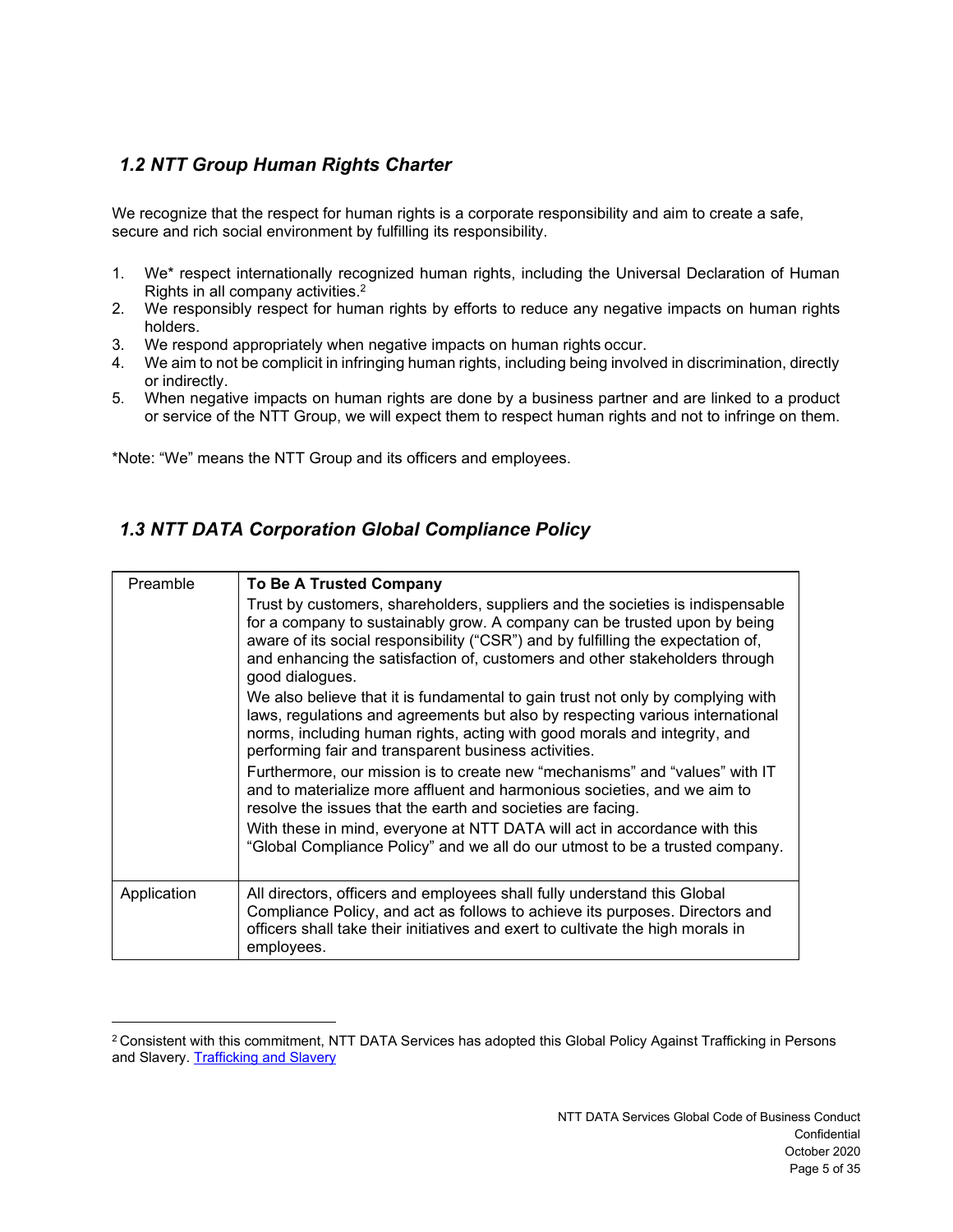| Principles            | We will:                                                                                                                                                                                                           |
|-----------------------|--------------------------------------------------------------------------------------------------------------------------------------------------------------------------------------------------------------------|
|                       | Comply with all relevant laws and regulations of the jurisdictions where<br>we do business, including international laws, and act in accordance<br>with good integrity.                                            |
|                       | Be aware of our corporate social responsibility and perform fair and<br>transparent business activities.                                                                                                           |
| For Customers         | We will:                                                                                                                                                                                                           |
|                       | Execute appropriate agreements with our customers and provide<br>systems and services pursuant to the agreement.                                                                                                   |
|                       | Thoroughly manage customer information in accordance with the<br>agreements, relevant laws and regulations related to the protection of<br>personal data.                                                          |
| For                   | We will:                                                                                                                                                                                                           |
| <b>Shareholders</b>   | Undertake sound corporate management and strive to increase the<br>interests of our shareholders.                                                                                                                  |
|                       | Timely and appropriately disclose management information in order to<br>perform transparent management.                                                                                                            |
| <b>To Competitors</b> | We will:                                                                                                                                                                                                           |
|                       | Restrict ourselves from performing any acts that would impede market<br>competition, including defamation, dumping, cartels, and other<br>unfair/anti-competitive conducts, and perform fair and free competition. |
|                       | Protect our own intellectual properties and respect the same of others.                                                                                                                                            |
| To Suppliers          | We will:                                                                                                                                                                                                           |
|                       | Act with integrity without abusing a superior position.                                                                                                                                                            |
|                       | Comply with relevant laws and regulations applicable to transactions<br>with suppliers and observe agreements with suppliers.                                                                                      |
| <b>To Government</b>  | We will:                                                                                                                                                                                                           |
|                       | Not provide any gift or hospitality against our policy or applicable laws,<br>nor conduct any act that would be suspected of corruption.                                                                           |
|                       | Not be involved in any bribery with government officials in any manner<br>and in any jurisdiction.                                                                                                                 |
| To Society            | We will:                                                                                                                                                                                                           |
|                       | Actively undertake social contribution, such as volunteering or other<br>community activities, to fulfill our responsibility as a good corporate<br>citizen.                                                       |
|                       | Respect the diversity of cultures and values, and contribute to the<br>development of societies where we do businesses.                                                                                            |
|                       | Refuse to do any business with anti-social forces.                                                                                                                                                                 |
| To the                | We will:                                                                                                                                                                                                           |
| Environment           | Propose IT systems and solutions to contribute to the reduction of the<br>environmental load.                                                                                                                      |
|                       | Strive to reduce the environmental load caused by our business<br>operations.                                                                                                                                      |
|                       | Increase our awareness of biodiversity and undertake activities to<br>protect the natural environment.                                                                                                             |
|                       | Observe laws and regulations related to the environment.                                                                                                                                                           |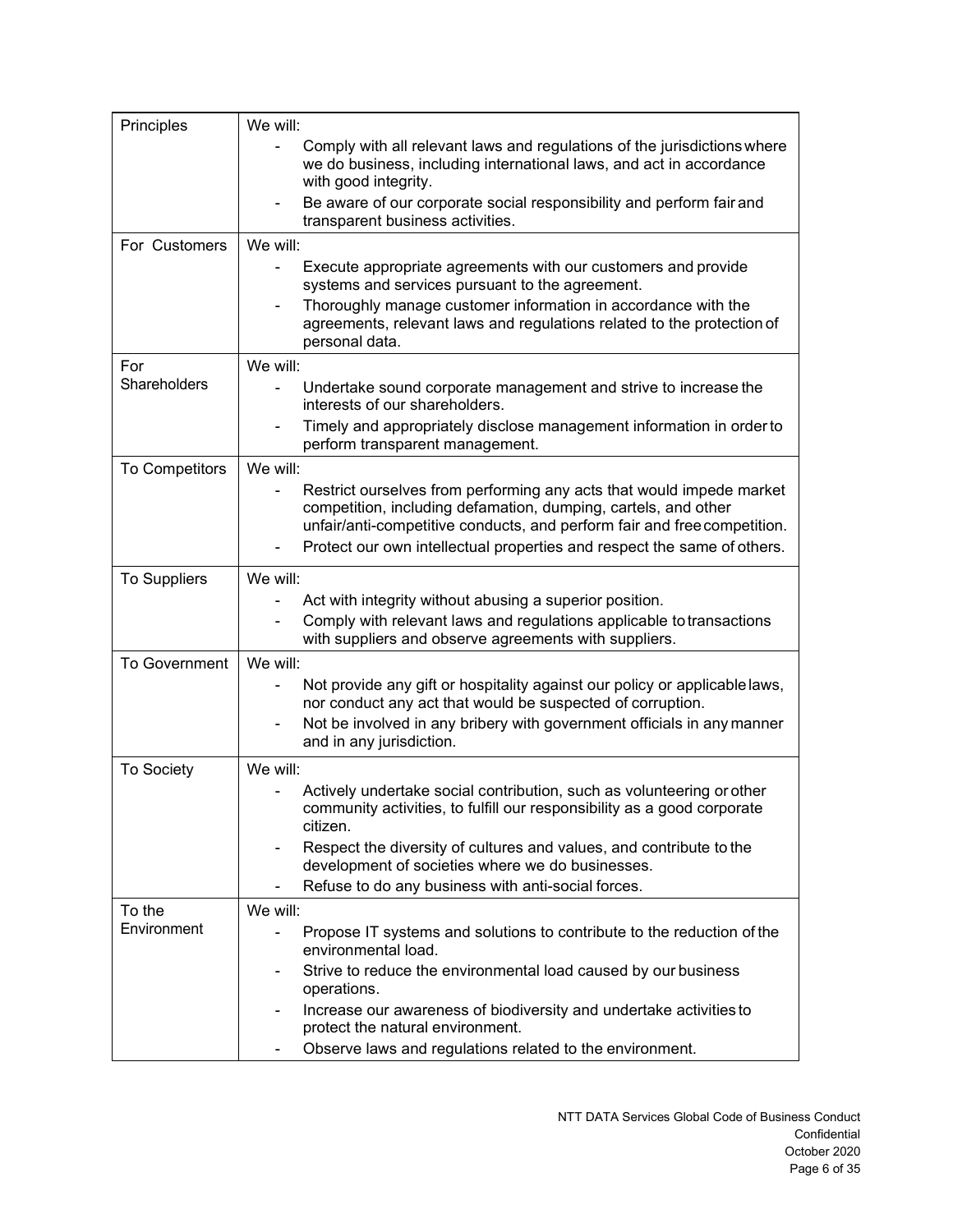| To Employees<br>& Co-workers | We will:<br>Respect the individuality and personality of our people.<br>Respect human rights and will not discriminate based on gender,<br>nationality, belief or religion.<br>Not commit any harassment.<br>Maintain fair and equal treatment of employees and provide<br>employment opportunities on the basis of individual merit, in a working<br>environment safe, secure, and free of violence, drugs or child labor.                                                                                                                                                                                                                                                                                                                                                                                                                                                                                                                                                   |
|------------------------------|-------------------------------------------------------------------------------------------------------------------------------------------------------------------------------------------------------------------------------------------------------------------------------------------------------------------------------------------------------------------------------------------------------------------------------------------------------------------------------------------------------------------------------------------------------------------------------------------------------------------------------------------------------------------------------------------------------------------------------------------------------------------------------------------------------------------------------------------------------------------------------------------------------------------------------------------------------------------------------|
| As Employees                 | Each employee will:<br>Ensure that information security be maintained and not conduct any<br>privacy infringement, unauthorized access and other unlawful acts.<br>Observe the company policies and not engage in any act that conflicts<br>with the interests of the company or that provides personal gain to the<br>detriment of the company.<br>Not engage in insider trading in any manner.<br>Not provide or receive any gifts or hospitality against our policy from/to<br>customers, suppliers or business partners.<br>Not post to any social media any confidential or proprietary information<br>or any message that harms the trust or rights of any parties.<br>Promptly report any breach or suspected breach of this policy or other<br>unlawful act to your manager, local compliance officer, or whistle<br>blowing line where appropriate. The company will not make any<br>retaliation to those who made good faith reporting through the whistle<br>line. |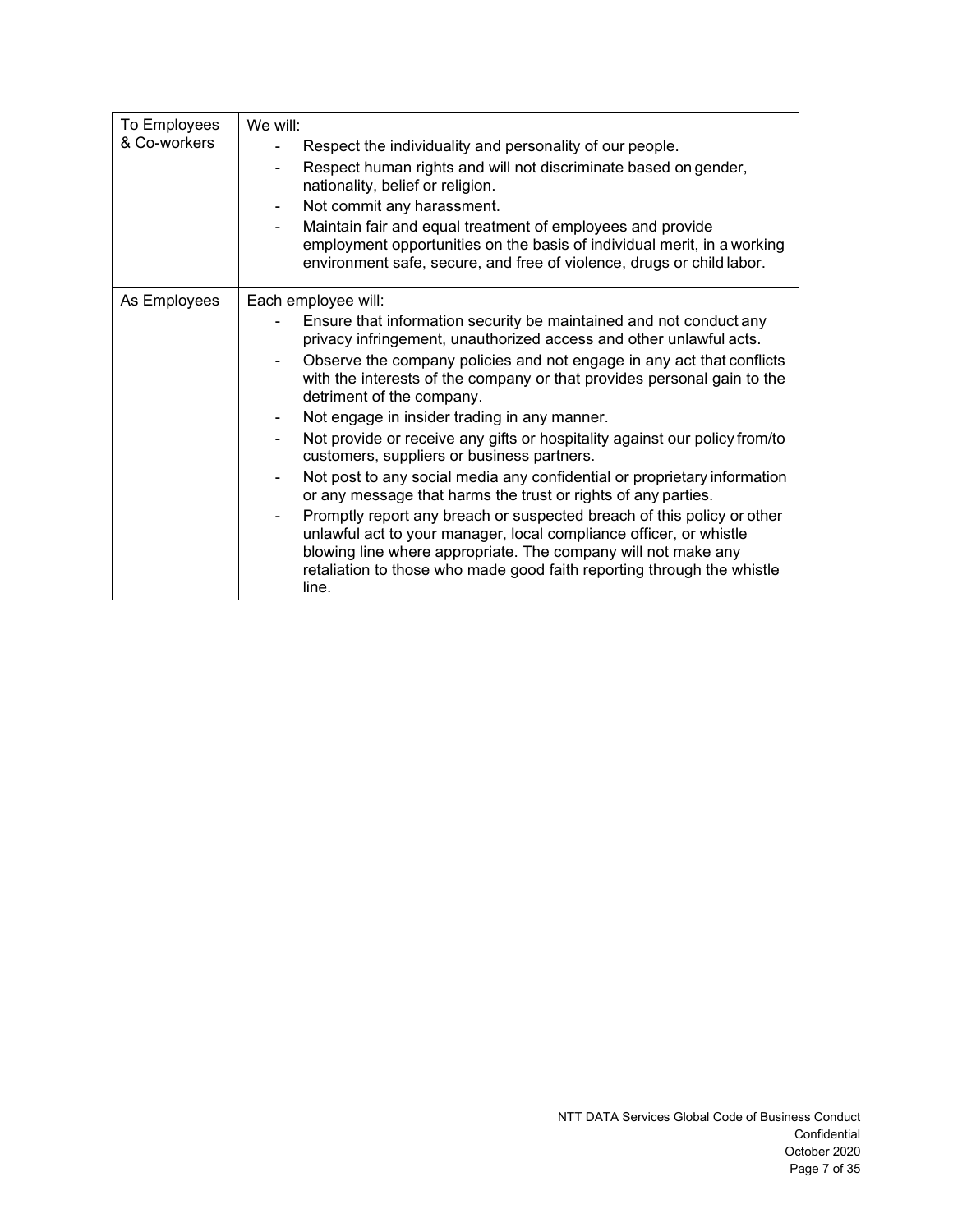### <span id="page-7-0"></span>*1.4 Policy Statement Concerning the Global Code of Business Conduct*

It is the Company's policy to conduct its affairs in accordance with the highest moral and ethical principles and to comply with all applicable laws and regulations. This Code sets forth legal and ethical standards of conduct for officers and employees (collectively referred to as "Employees") of the Company. Although it is the purpose of the Code to present a clear statement of what is expected of all Employees, the Code cannot address all possible situations of concern that may arise. Accordingly, the Company has put a number of other policies and procedures in place to try to fill these gaps.

Employees are expected to be aware of this Code and the Company's policies and procedures and to act in accordance with them at all times. Employees are expected to use good judgment and common sense in seeking to comply with this direction, and to ask for advice when they are uncertain. This Code applies to the Company and all of its subsidiaries and other business entities controlled by it worldwide.

### <span id="page-7-1"></span>*1.5 Responsibilities*

- The Company has the duty to communicate to all Employees the standards of ethics and conductset forth in this Code and to enforce these standards at all levels.
- Every Employee of the Company has the duty to read, understand, and comply with this Code. Any Employee who has questions about, or suspects violations of, the Code must follow the Reporting Concerns as outlined in Section 2.1 below.
- The Company requires that all Employees, directors, contractors and agents comply with all laws, rules and regulations applicable to the Company wherever it does business. If anyone becomes aware of the violation of any law, rule or regulation by the Company, whether by its directors, officers, Employees, or any third party doing business with or on behalf of the Company, it is the Employees' responsibility to promptly report the matter to their leader or to the Compliance and Disclosure Committee (the "Compliance Team") or if necessary to a Division Leader. While it is the Company's desire to address matters internally, nothing in this Code should discourage anyone from reporting any illegal activity, includingany violation of the securities laws, anti-bribery and corruption laws, antitrust laws, and environmental laws or any other federal, state or foreign law, rule or regulation, to the appropriate regulatory authority. Employees and directors shall not discharge, demote, suspend, threaten, harass or in any other manner discriminate or retaliate against an Employee because he or she in good faith reports any such violation. This Code should not be construed to prohibit Employees from testifying, participating or otherwise assisting in any state or federal administrative, judicial or legislative proceeding or investigation.
- Leaders of the Company have the duty to make certain that all Employees under their supervision are advised of the current provisions of this Code and are periodically reminded of the importance of adhering to the principles set forth in it, and to create and maintain an environment where each Employee feels responsible for and comfortable with complying with this Code and reporting actual or suspected violations of it, without fear of retribution or retaliation.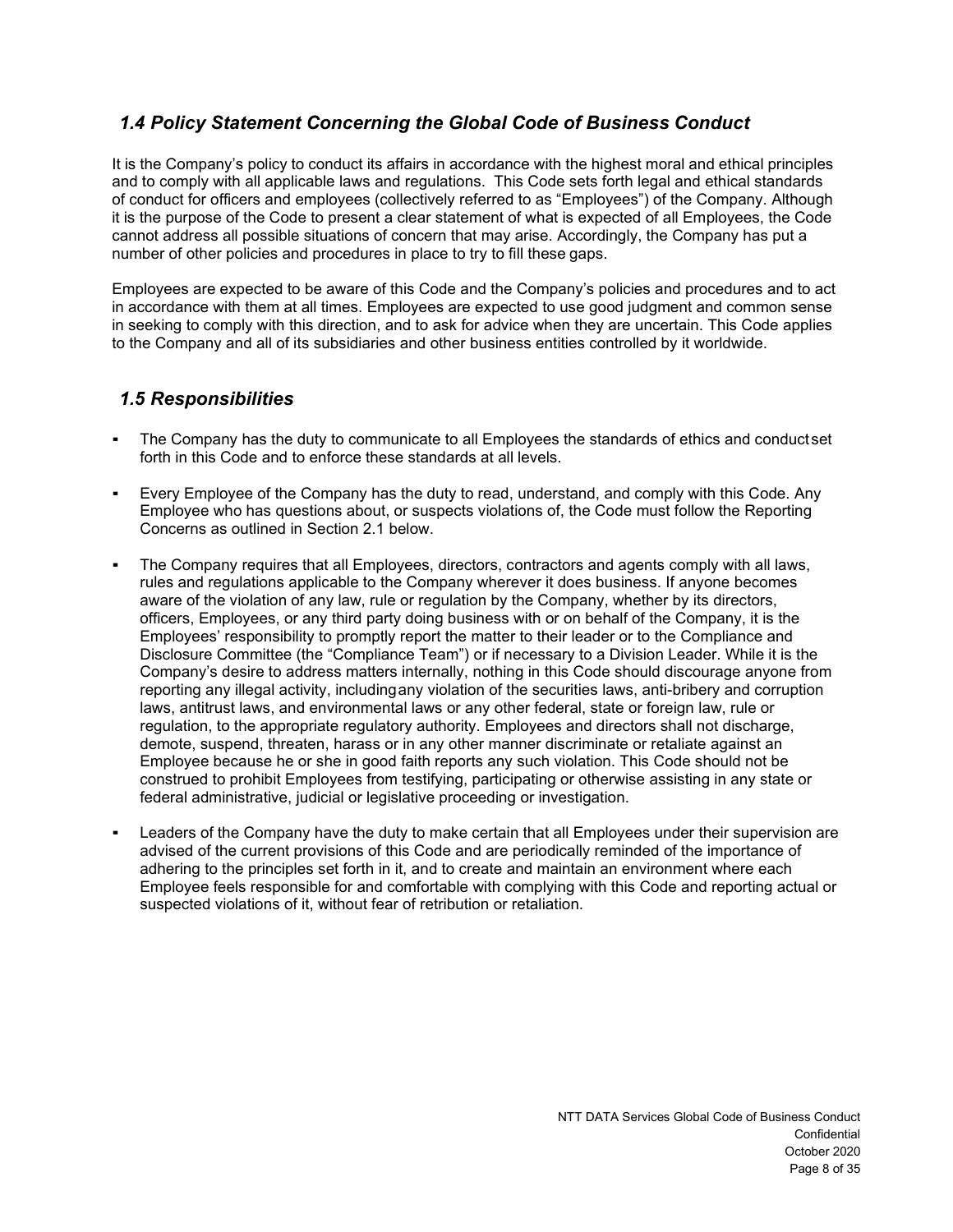# <span id="page-8-0"></span>2. Our Work Environment

## *2.1 Reporting Concerns*

<span id="page-8-1"></span>Anyone having knowledge of, or questions or concerns about, an actual or possible violation of the provisions of this Code **must** immediately report the matter to his or her immediate leader or via one of the options below.

- Online via the "Report Online" portal: <https://nttdata.i-sight.com/landing-page>
- By phone: Continental US and Canada dial 1-855-399-6120 and in Mexico dial 1-800-522-6497.
- For a list of phone numbers for other locations reference the "Report Online" portal at <https://nttdata.i-sight.com/landing-page>
- The Compliance Team, via the "Report Online" portal:<https://nttdata.i-sight.com/landing-page>
- The Employee Relations CoE
- The HR Business Partner assigned to your team
- **Internal Audit**

Remember, if an Employee does not feel comfortable talking to their leader about a known or suspected violation of NTT DATA policy or the law, for instance because he or she already knows of or has approved the conduct in question, they nevertheless need to report such matter through one of the above alternative avenues. Similarly, if an Employee is not comfortable with the response they received or the action taken by their leader, they need to elevate such issue by one of the above alternative avenues.

NTT DATA strictly prohibits discrimination or retaliation in any form against Employees for making good faith reports of their concerns.

## *2.2 Equal Opportunity*

<span id="page-8-2"></span>The Company is dedicated to the fair and equal treatment of its Employees and to providing employment opportunities on the basis of individual merit, consistent with local laws. To that end, the Company condemns and will not tolerate discrimination against its Employees or applicants on the basis of race, color, national origin, religion, sex, sexual orientation, disability, age, genetic information, ancestry, marital status, veteran status, creed, citizenship status, gender identity or expression or other basis protected by applicable law, including, without limitation, United States federal, state and local laws. The Company's nondiscrimination policy applies to recruitment, hiring, training, compensation, benefits, promotion, demotion, transfer, termination and all other terms, conditions and privileges of employment.

Additionally, and consistent with applicable law, the Company will make reasonable accommodation for qualified individuals with disabilities unless doing so would result in an undue hardship to the Company. An applicant or Employee who requires an accommodation in order to perform the essential functions of the job should contact his or her management team, or a human resources representative, to request such an accommodation.

Any Employee who has any questions, issues, or suggestions concerning this policy should contact his or her leader, the Compliance Team, or the HR Business Partner assigned to his or her business unit.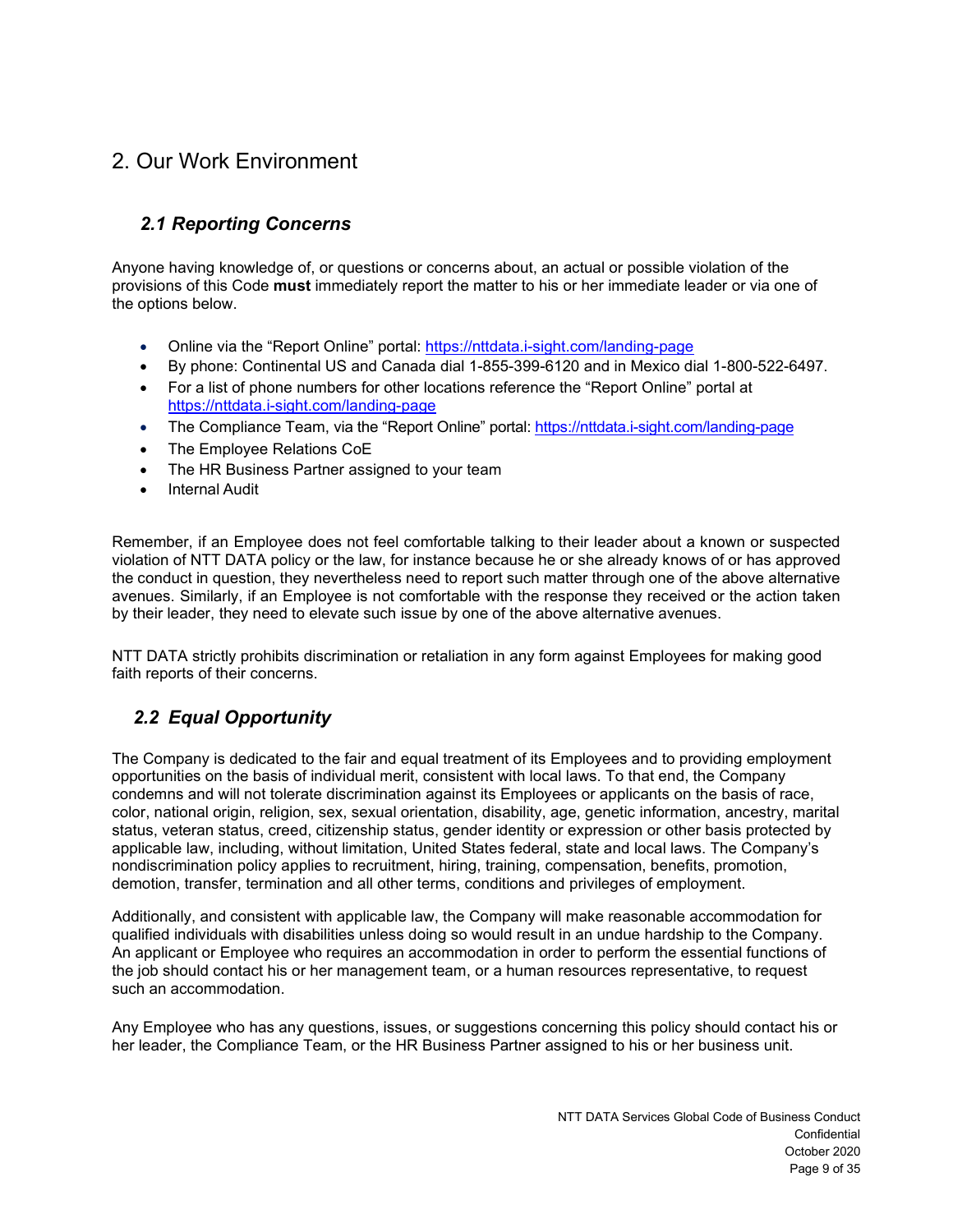## *2.3 Security Obligations*

<span id="page-9-0"></span>All Employees have a right to work in an environment that is safe, secure, and free of violence. Employees have an obligation to work with the Company to achieve this goal by supporting access control practices, wearing Company identification, escorting visitors, and reporting unauthorized or suspicious activity and persons to their management or to the facilities manager if at a corporate office. Certain of the Company's customers and subsidiaries have more detailed security policies and procedures, which Employees are obligated to understand and follow when performing work for such customers and subsidiaries.

### *2.4 Policy Against Harassment*

<span id="page-9-1"></span>The Company is committed to providing a productive and professional work environment. Accordingly, harassment of Employees occurring in the workplace or other work-related settings that is based on race, color, national origin, religion, sex, sexual orientation, disability, age, genetic information, ancestry, marital status, veteran status, creed, citizenship status, gender identity or expression or other basis protected by federal, state, local, or other applicable laws, will not be tolerated by the Company. Similarly, sexual harassment occurring in the workplace or other work-related settings will not be tolerated by the Company. Each Employee is responsible for treating other Employees with dignity and respect and ensuring that his or her personal conduct and comments in the workplace support a professional environment that is free from unlawful harassment.

Any incident of harassment should be reported to the Employee's leader, the HR Business Partner assigned to his or her business unit, the Compliance Team, or by calling the Company's Ethics Hotline. Leaders who receive complaints or who observe harassing conduct should immediately inform Human Resources.

Complaints of harassment or other unlawful behavior are serious matters. The Company expects Employees to report such behavior and leaders to promptly act upon such allegations. If an investigation confirms improper conduct, the Company will take appropriate action. It is a violation of this policy to retaliate against any Employee for filing a good faith complaint of harassment or for cooperating in good faith in an investigation of such a complaint.

Employees should also familiarize themselves with any local Company Policy Against Harassment specific to his or her country or location.

## *2.5 Drugs and Alcohol*

<span id="page-9-2"></span>It is the intent of the Company to maintain a workplace that is free of illegal drugs and alcohol and to discourage drug and alcohol abuse by its Employees. The Company specifically prohibits the following acts while in the workplace or on Company business:

- The unauthorized use, possession, purchase, sale, manufacture, distribution, transportation, or dispensing of alcohol, illegal drugs, or other controlled substances;
- The purchase, sale, manufacture, distribution, transportation, or dispensing of any legal prescription drug in a manner inconsistent with law;
- Being under the influence of illegal drugs;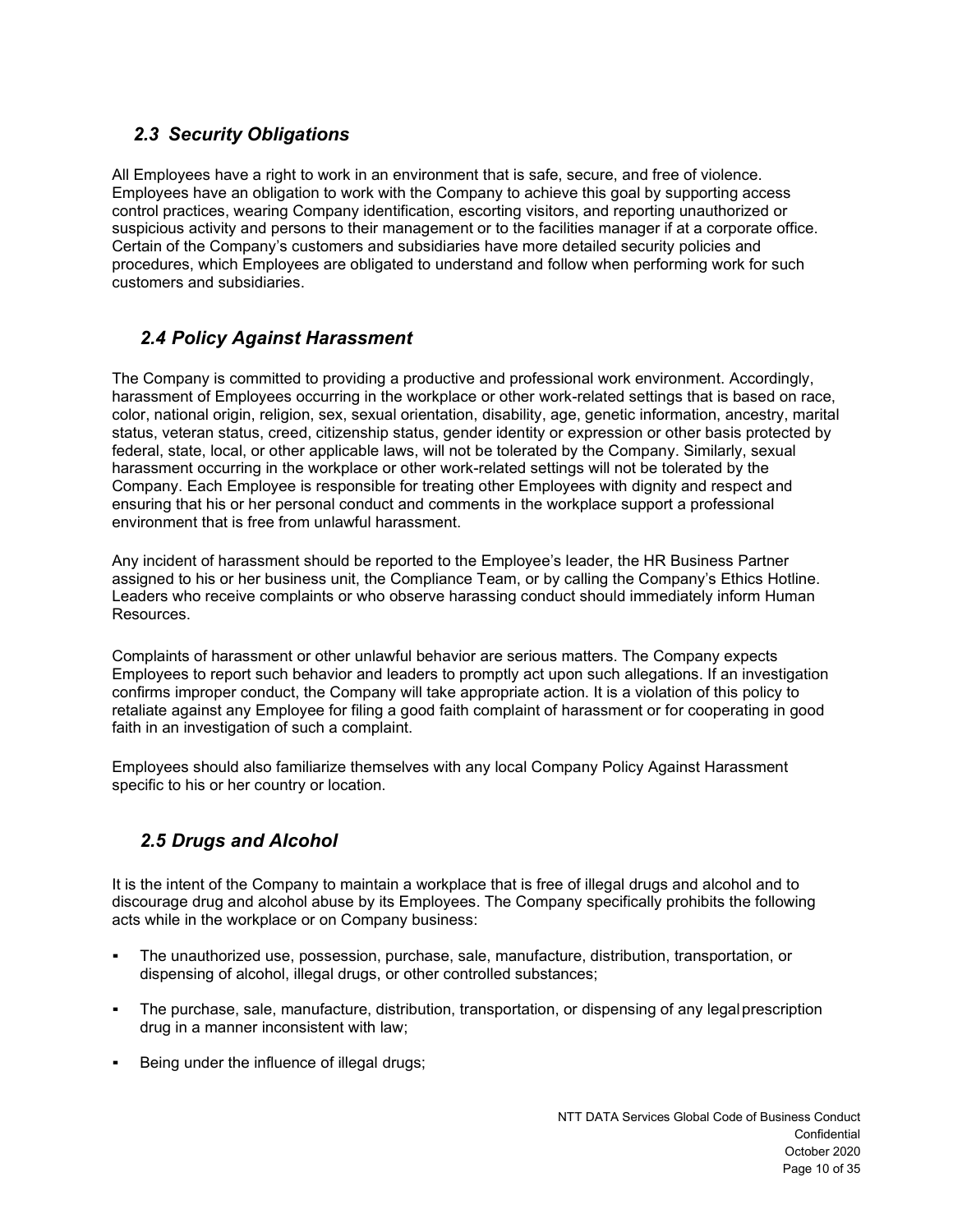- Being under the influence of alcohol while working. In certain limited instances, such as at NTT DATA sponsored events or during a business-related dinner, moderate use of alcohol may be permitted, but in all such instances proper business decorum must be maintained; or
- Working while impaired by the use of a legal drug whenever such impairment might endanger the safety of the Employee or some other person, pose a risk of significant damage to Companyproperty, or substantially interfere with the Employee's job performance.

In certain instances, such as when working in a safety-sensitive position, Employees and/or applicants may be requested to take a drug test, to the extent permitted by applicable law. In addition, Employees and applicants may be required to submit to drug and alcohol testing, to the extent permitted by applicable law, before being permitted to work on certain customers' projects, at the customers' request.

All Employees should familiarize themselves with the Company's Drug-Free Workplace Policy. Among other requirements, if an Employee is convicted of violating a drug statute while on Company property or business, and that Employee is assigned to work under a government contract, that Employee must report this fact to his or her leader within five days of the conviction.

## *2.6* **Global Health & Safety**

It is the Company's policy to conduct its business in a manner compliant with applicable health and safety laws and regulations. The Company is committed to continuous efforts to identify and eliminate or manage safety risks associated with our activities. For additional information pertaining to health and safety matters, please see the [Global Workplace Health and Safety Policy](https://nttdatagroup.sharepoint.com/sites/SRVS-HCM/Shared%20Documents/Additional%20Policies/Global%20Health%20and%20Safety%20Policy.pdf) which further addresses this important issue.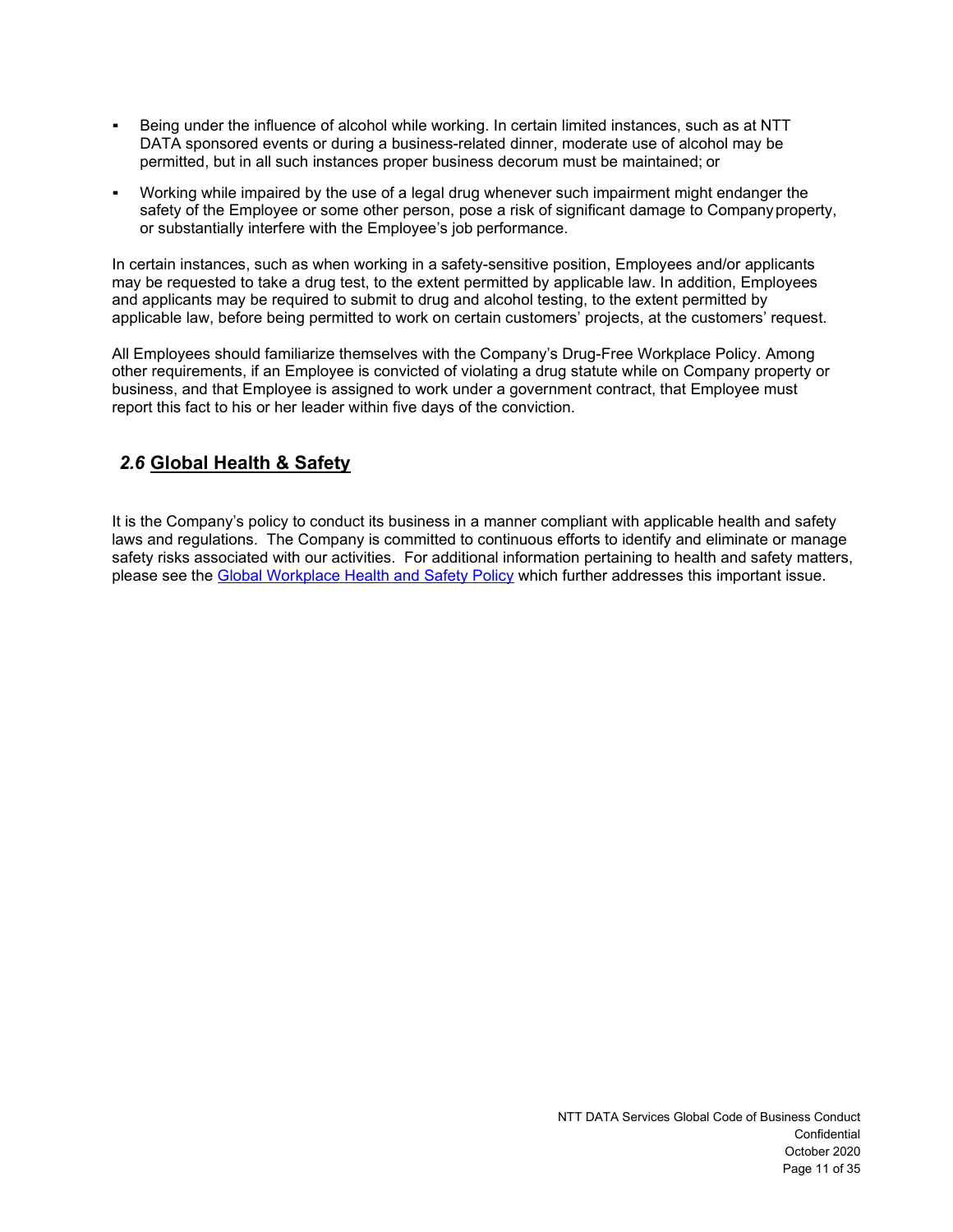# <span id="page-11-0"></span>3. Conflicts of Interest

### *3.1 Activities Outside the Company*

<span id="page-11-1"></span>Generally, the Company has no interest in preventing Employees from engaging in lawful activities during non-working hours. However, Employees must make sure their outside activities do not conflict or interfere with their responsibilities to the Company. A conflict of interest occurs or may occur when a personal interest interferes, or potentially interferes, with the interests of the Company. For purposes of considering conflicts of interest, the term "Family Member" includes immediate family members, including individuals related by marriage, or members of the Employee's household.

If an Employee has a question about a potential conflict of interest, the Employee should discuss it with his or her leader or the Compliance Team. Directors and certain other employees of the Company must follow the approval requirements spelled out later in this Section, at section 3.7.

For example, Employees generally may not:

- Engage in self-employment or perform paid or unpaid work for others in a field of interest similar to or competitive with services provided, or products sold, by the Company.
- Use proprietary or confidential Company information for personal gain or to the Company's detriment or take or try to take personal advantage of a business opportunity discovered through their employment with the Company.
- Use proprietary or confidential information of competitors.
- Use Company assets or labor for personal use.
- Acquire any interest in property or assets of any kind for the purpose of selling or leasing it to the Company.
- Appear to represent the Company as the participant in an outside activity unless the Company has explicitly authorized the Employee to represent the Company.

Employees should exercise caution before deciding to serve on the Board of Directors of a for-profit company, or on the Customer Advisory Board or Technical Advisory Board of any for-profit enterprise. If an Employee has any questions as to whether such a position constitutes an actual or perceived conflict of interest they should discuss it with their leader or a member of the Compliance Team. Officers and directors of the Company must follow the approval requirements outlined in Section 3.7 below.

### *3.2 Community Activities*

<span id="page-11-2"></span>The Company encourages all Employees to be actively involved in their communities through volunteer service to charitable, civic, and public service organizations and through participation in the political process.

Employees must make sure, however, that their service is consistent with their employment with the Company and does not pose an actual or perceived conflict of interest. This is particularly important before accepting any leadership position (such as membership on the board of a charitable or civic organization) and before seeking or accepting political office.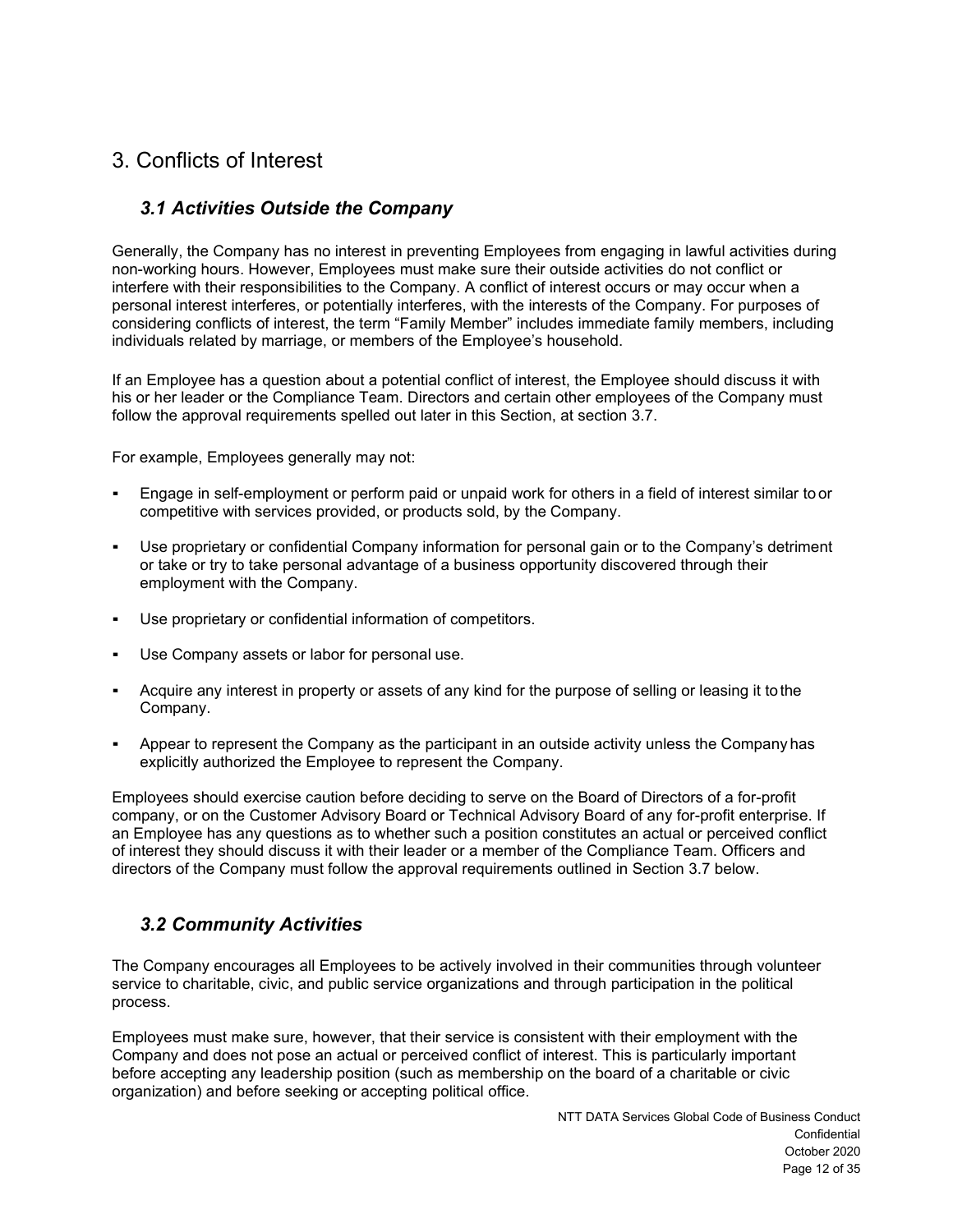### *3.3 Relationships with Employees*

<span id="page-12-0"></span>Due to the potential for conflicts of interests, Family Members or any person with whom an Employee has a close personal relationship, such as domestic partner or dating partner, are not permitted to work in positions that have a direct reporting relationship to each other or that occupy a position in the same line of authority where one Employee makes decisions involving a direct benefit to the other Employee (each, a "Personal Relationship"). Such decisions can include, but are not limited to, hiring, retention, transfer, promotion, compensation and leave of absence requests. An Employee in such a Personal Relationship should inform an appropriate member of the Compliance Team or leader and/or a Human Resources Business Partner (i.e., someone outside of the Personal Relationship) to mitigate any actual or perceived conflicts of interests.

In some circumstances, the Company reserves the right to apply this policy to situations where there is a conflict or the potential for conflict because of the relationship between an Employee and another Employee, director, shareholder, or customer, even if there is no direct reporting relationship, but where, in the sole discretion of the Company, there is the potential for an actual or perceived conflict of interest.

### *3.4 Relationships with Suppliers and Customers*

<span id="page-12-1"></span>In dealing with suppliers, potential suppliers, customers and members of the financial community (suchas underwriters and analysts), Employees may not engage in any activity which creates or appears to create a conflict between their personal interests and the interests of the Company.

It is not feasible to describe all situations in which a conflict of interest could arise in the course of dealing with suppliers, potential suppliers, customers, or members of the financial community. Some of the more common conflicts that Employees should avoid include the following:

- Accepting inappropriate personal gifts or entertainment from suppliers, potential suppliers, customers, or members of the financial community. This Code contains a separate section entitled "Gifts, Gratuities, Entertainment, and Other Considerations" that addresses this subject in detail.
- Participating in, effecting, or influencing a transaction where the supplier, potential supplier, customer, or member of the financial community is a relative or Family Member of the Employee.
- Serving as an Employee, consultant, advisor, or director of, or maintaining a material financial investment in any supplier, potential supplier, customer, or member of the financial community.

### *3.5 Relationships with Competitors*

<span id="page-12-2"></span>Employees must avoid conflicts of interest or even the appearance of a conflict of interest in their relationships with competitors. Employees may not:

- Maintain, or permit any Family Member to maintain, a material financial investment in the business of a Company competitor.
- Provide compensated or uncompensated services to a competitor, except for servicesrendered under a valid Company contract.
- Disclose any Company Confidential Information (defined in Section 4.12 below) to a competitor unless the competitor is also an actual or potential supplier or customer of the Company and the disclosure has been approved by appropriate Company management and a nondisclosure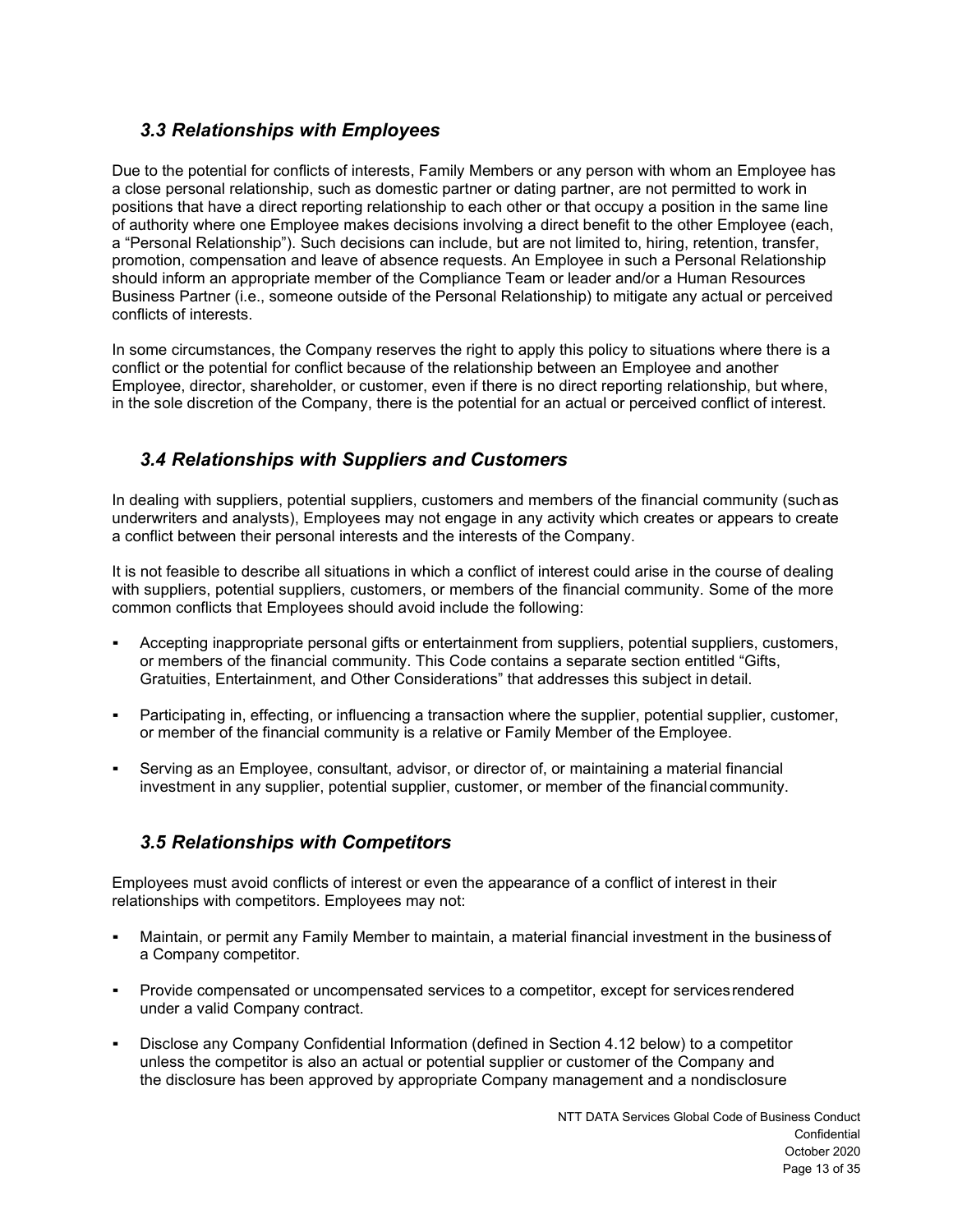agreement is in place.

- Utilize for any unauthorized purposes or disclose to a competitor or other third-party any Confidential Information that has been entrusted to the Company by a customer or supplier.
- Use proprietary or confidential information of a competitor. For example, if an Employee were to receive confidential competitor information (such as a pricing proposal), by mistake or intentionally, from a client or someone else, they should not review such information, distribute it or otherwise use it. Instead, they should immediately contact their leader, the Corporate Legal Department, and/or the Compliance Team for guidance on how to proceed.

Relationships with competitors may, under some circumstances, give rise to antitrust concerns. This Code contains a separate section entitled "Antitrust" that addresses this subject in detail.

### *3.6 Questions About and Reporting Conflicts of Interest*

<span id="page-13-0"></span>It is the Employee's responsibility to disclose any transaction or relationship that reasonably could be expected to rise to an actual or perceived conflict of interest to the Compliance Team. Employees, as determined by management, must certify that they do not have any conflicts, or have obtained the necessary approvals for certain relationships, in the annual certification process required by the Company's Conflict of Interest policy.

### *3.7 Prohibition of Conflicts of Interest by Vice Presidents and above, Officers, and members of the Company's Board of Directors*

<span id="page-13-1"></span>An officer of the Company, an Employee with the position of vice president or above, or director of the Company (together, "Certifying Employees") shall not assume or maintain a financial interest in or relationship with another person or entity that constitutes a conflict of interest. A conflict of interest exists if Certifying Employee or their spouse has an interest in, or relationship with, any person, firm or corporation that is a supplier, customer, or competitor of the Company. For purposes of this section:

- Any financial interest should not cause divided loyalty or speculation about why theCertifying Employee has the interest. Specific factors which should be evaluated are:
	- o position within the Company;
	- $\circ$  relationship of the investment amount to the Certifying Employee's financial needs;
	- o when and where the investment was made; and
	- o the nature and extent of the relationship.
- A conflict of interest is ownership, directly or indirectly, of an interest in any corporation, partnership or other business which:
	- o conducts activities in competition with the Company;
	- o sells supplies, services or other materials to the Company;
	- o purchases the Company's products and/or services;
	- o acts as an agent or jobber for the Company;
	- o sells or leases real estate to the Company; or
	- $\circ$  otherwise represents the Company in dealings with others.
- A conflict of interest also exists if a Certifying Employee:
	- $\circ$  holds any position as an officer, partner or director in any such corporation, partnership, or organization;
	- $\circ$  violates the Company's policy concerning offering or accepting gifts and gratuities;<br>  $\circ$  is in a Personal Relationship with a direct report or is in a Personal Relationship wi
	- is in a Personal Relationship with a direct report or is in a Personal Relationship withan Employee within the Certifying Employee's line of authority;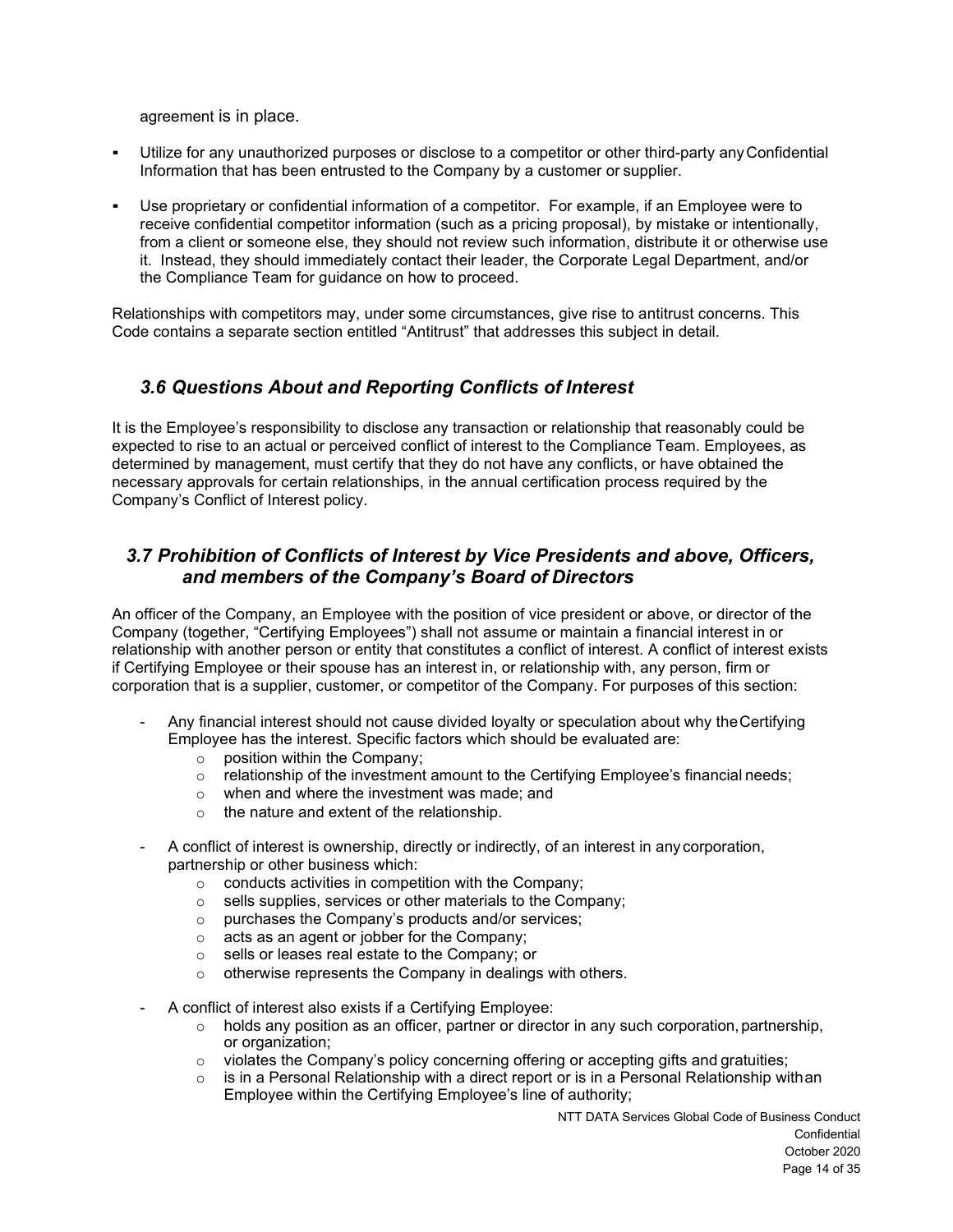- o uses Company knowledge or information for personal gain; or o is involved in an activity for personal gain which for any reasor
- is involved in an activity for personal gain which for any reason is in conflict with the Company's business interests or interferes with the Employee's ability to perform his/her job.

Based on the foregoing examples, any business relationship by Certifying Employees which may be reasonably construed to be in violation of this policy should be reported to the Compliance Team and the Chief Financial Officer.

Furthermore, an officer (other than the CEO) must receive prior approval from the Board of Directors, the CEO, or the Compliance Team before accepting a position as a director or officer with another company, whether or not it is a supplier or competitor, for profit or non-profit, while serving as an officer of the Company. The CEO must receive prior approval from the Board of Directors before accepting any such position.

This section is not intended to preclude ownership by Certifying Employees or members of their immediate family of stock in publicly owned corporations, provided such ownership does not present substantial influence on the activities of the corporations which do business with or are in competition with the Company. This section is also not intended to preclude Certifying Employees or members of their immediate family from having a direct or indirect financial interest in or relationship with any person, firm or corporation, provided such interest does not present substantial influence on the activities of the persons, firms or corporations which do business with or are in competition with the Company. However, all such interests must be reported annually in the form referenced below.

At least annually, each Certifying Employee within the scope of this policy as designated above, shall present an executed "Conflicts of Interest Certificate" to the Chief Financial Officer or Controller, the results of which shall be summarized and presented to the Board of Directors.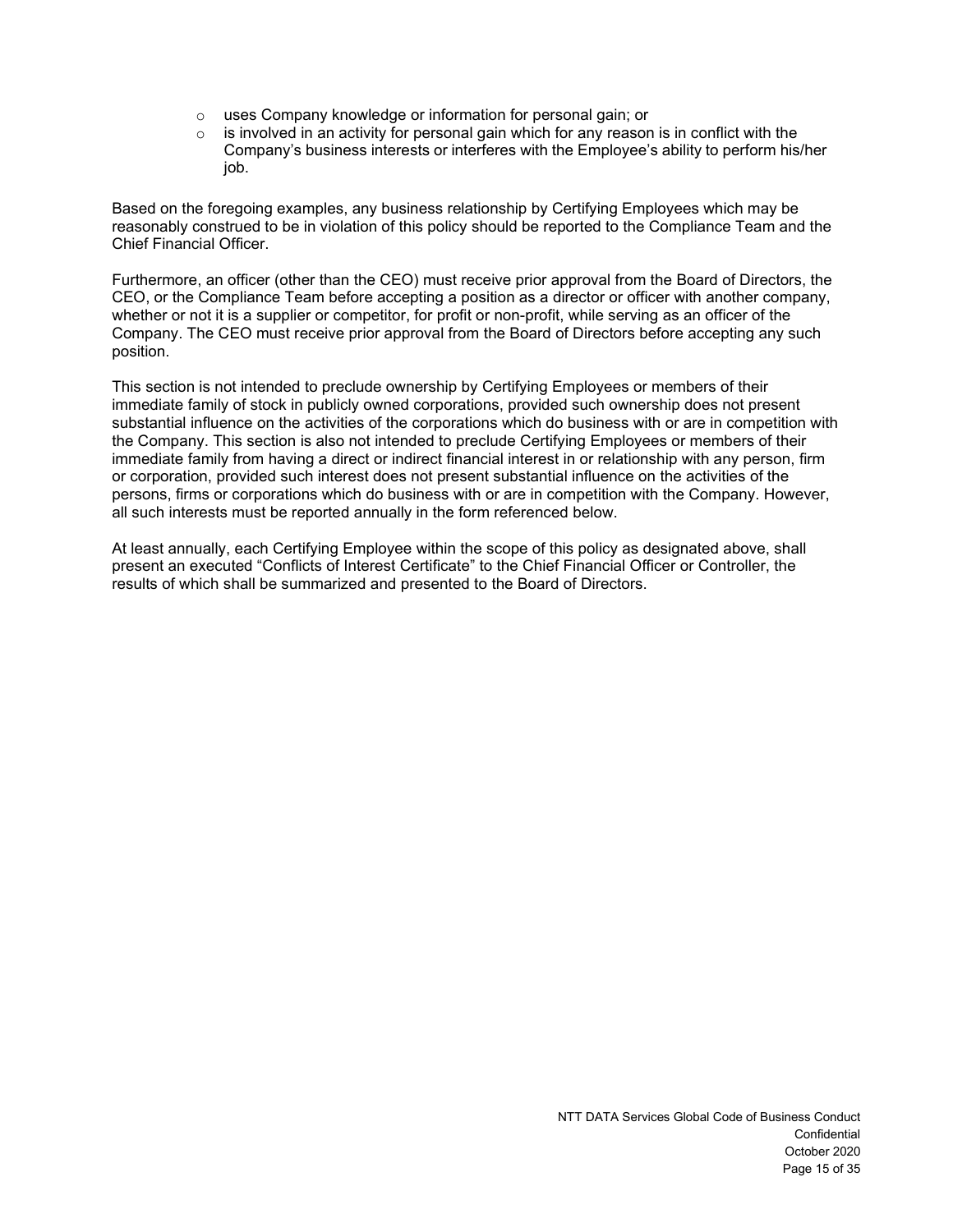## <span id="page-15-0"></span>4. Technology Use and Privacy

The Company provides various Technology Resources (defined below) to authorized Employees to assist them in performing their job duties for the Company. Each Employee has the responsibility to use the Company's Technology Resources in a manner that increases productivity, enhances the Company's public image, and is respectful of other Employees. Failure to follow Company policies and procedures regarding Technology Resources may lead to limitation or removal of access to these Resources, as well as to disciplinary measures, up to and including termination of employment.

## <span id="page-15-1"></span>*4.1 Technology Resources*

Technology Resources include all electronic devices, software, technical documentation, technical data, and means of electronic communication, including but not limited to: personal computers and workstations; laptop computers; mini and mainframe computers; computer hardware such as disk drives, flash drives, and tape drives; peripheral equipment such as printers, modems, fax machines, and copiers; computer software applications and associated files and data, including networks, systems, and software that grants access to external services, such as the Internet; electronic mail; telephones; cellular phones; pagers; PDAs and other handheld devices; and voicemail systems.

## <span id="page-15-2"></span>*4.2 Authorization*

Access to the Company's Technology Resources is within the sole discretion of the Company. Generally, Employees are given access to the Company's various Technology Resources consistent with their job functions. The Company reserves the right to limit such access by any means available to it, including revoking access altogether.

## <span id="page-15-3"></span>*4.3 Use of Technology Resources*

The Company's Technology Resources are to be used by Employees only for the purpose of conducting Company business. Employees may, however, make use of the Company's Technology Resources for the following incidental personal use so long as such use is reasonable, does not interfere with the Employee's duties, is not done for pecuniary gain, does not conflict with the Company's business, and does not violate any Company policy or procedure or any applicable law or regulation:

- To send and receive occasional personal communications, including using the telephone system to make occasional brief personal calls;
- To prepare and store incidental personal data (such as personal calendars, personal addresslists, and similar incidental personal data) in a reasonable manner; and
- To access the Internet for brief personal searches and inquiries during meal times or other breaksor outside of work hours, provided that Employees adhere to all other Technology Resource usage policies.

Any incidental use must not impede or overload the performance of any of the Company's or its customers' Technology Resources.

The Company assumes no liability for loss, damage, destruction, alteration, disclosure, or misuse of any personal data or communications transmitted over or stored on the Company's Technology Resources. The Company accepts no responsibility or liability for the loss or non-delivery of any personal electronic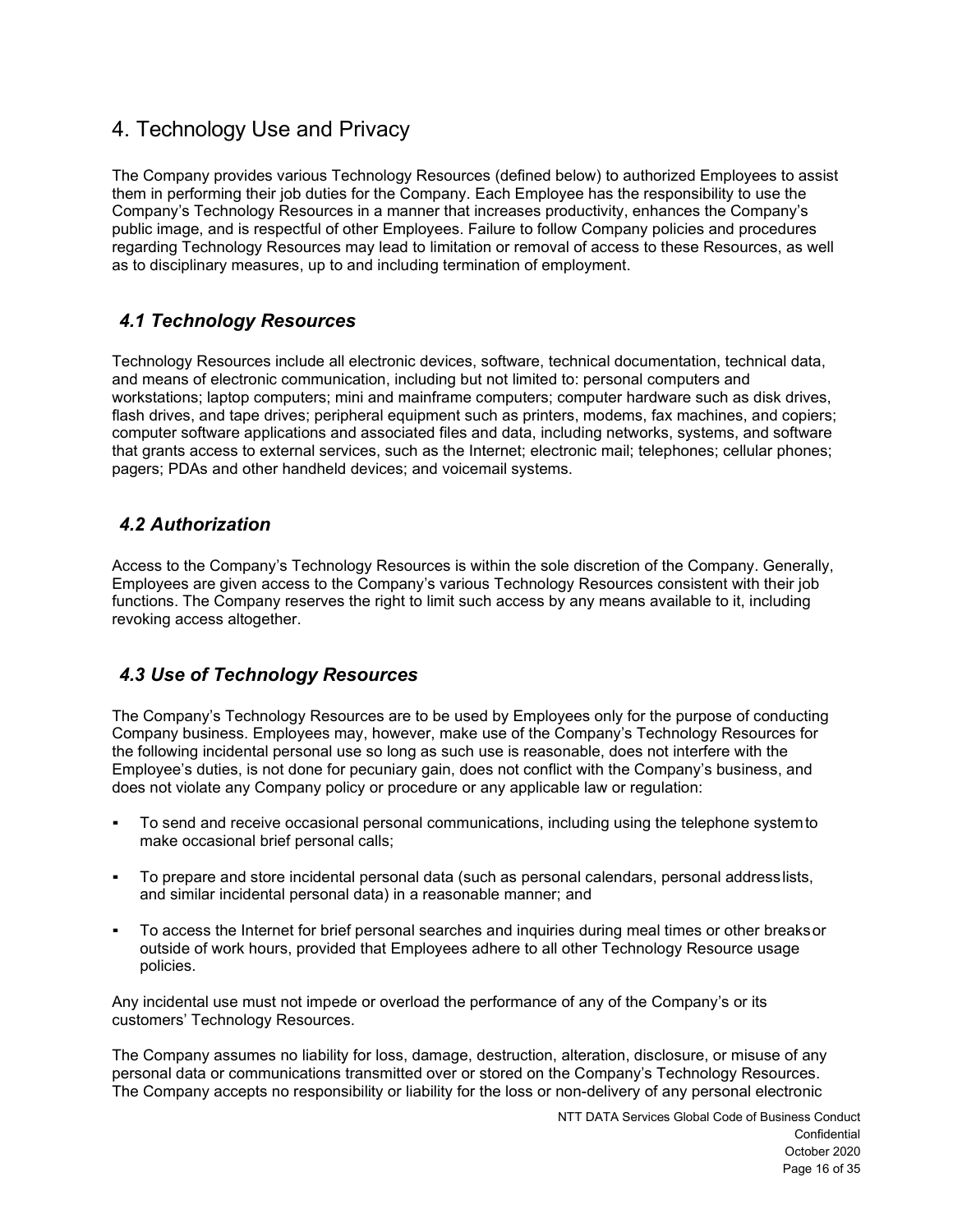mail or voicemail communications or any personal data stored on any Company Technology Resources or property. The Company discourages Employees from storing important personal data on the Company's Technology Resources.

### <span id="page-16-0"></span>*4.4 Information Security and Data Privacy*

The Company has an Information Security and Data Privacy Policy ("IT Data Privacy Policy") applicable to all Employees, which prescribes how Personal Information and Personal Health Information (as defined in the IT Data Privacy Policy) of Company Employees and clients should be protected and handled. It is the Company's policy to treat Personal Information and Personal Health Information of Company Employees and clients as confidential. Such Personal Information and Personal Health Information should be accessed only by those Company Employees authorized to do so in the course of their employment, and transmitted and disposed of in accordance with the IT Data Privacy Policy: [IT Information and Data Privacy](https://portal.nttdataservices.com/support/IT/Infosec/Pages/Infosec_Policy.aspx)

## <span id="page-16-1"></span>*4.5 No Expectation of Privacy; Company Right of Access to Technology Resources*

As a general rule, and to the fullest extent permitted by applicable law, Employees should understandthat they have no right of privacy with respect to any messages or information created, maintained, or sent on the Company's Technology Resources, including personal information or messages. NTT DATA reserves all rights, to the fullest extent permitted by law, to inspect the Company's facilities, property, records and systems, including without limitation all messages sent and received and all data and information stored on the Company's Technology Resources, including the Company's e-mail system, voicemail system, and computer systems, regardless of the content. The best way to guarantee the privacy of personal information is to not store or transmit it on the Company's Technology Resources.

Consistent with applicable law, the Company may routinely monitor or examine Employee use of its Technology Resources. The Company further reserves, to the fullest extent allowed by law, the right to access, retrieve, review, intercept, read and disclose any information stored or made available on any of its Technology Resources, including Employee and Company computer files, electronic mail, voicemail, and usage information, at any time, at the Company's sole discretion. The Company also reserves to the fullest extent allowed by law the right to monitor its Technology Resources at any time in order to determine compliance with its policies, for purposes of legal proceedings, to investigate misconduct, to locate information, or for any other business purpose.

#### <span id="page-16-2"></span>*4.6 Prohibition Against Harassing, Discriminatory, Threatening, and Defamatory Use of Email*

Electronic communication is generally a less formal method of communication than written memoranda. Employees must therefore take care to avoid permitting informality to deteriorate into improper use. Under no circumstances may an Employee use the Company's Technology Resources to transmit, request and receive, or store any information that is discriminatory, harassing, threatening, indecent, or defamatory in any way, or that, in any way, violates the Company's policy against discrimination or harassment.

## <span id="page-16-3"></span>*4.7 Prohibition Against Violating Copyright Laws*

Employees may not use the Company's Technology Resources to copy, retrieve, forward, or send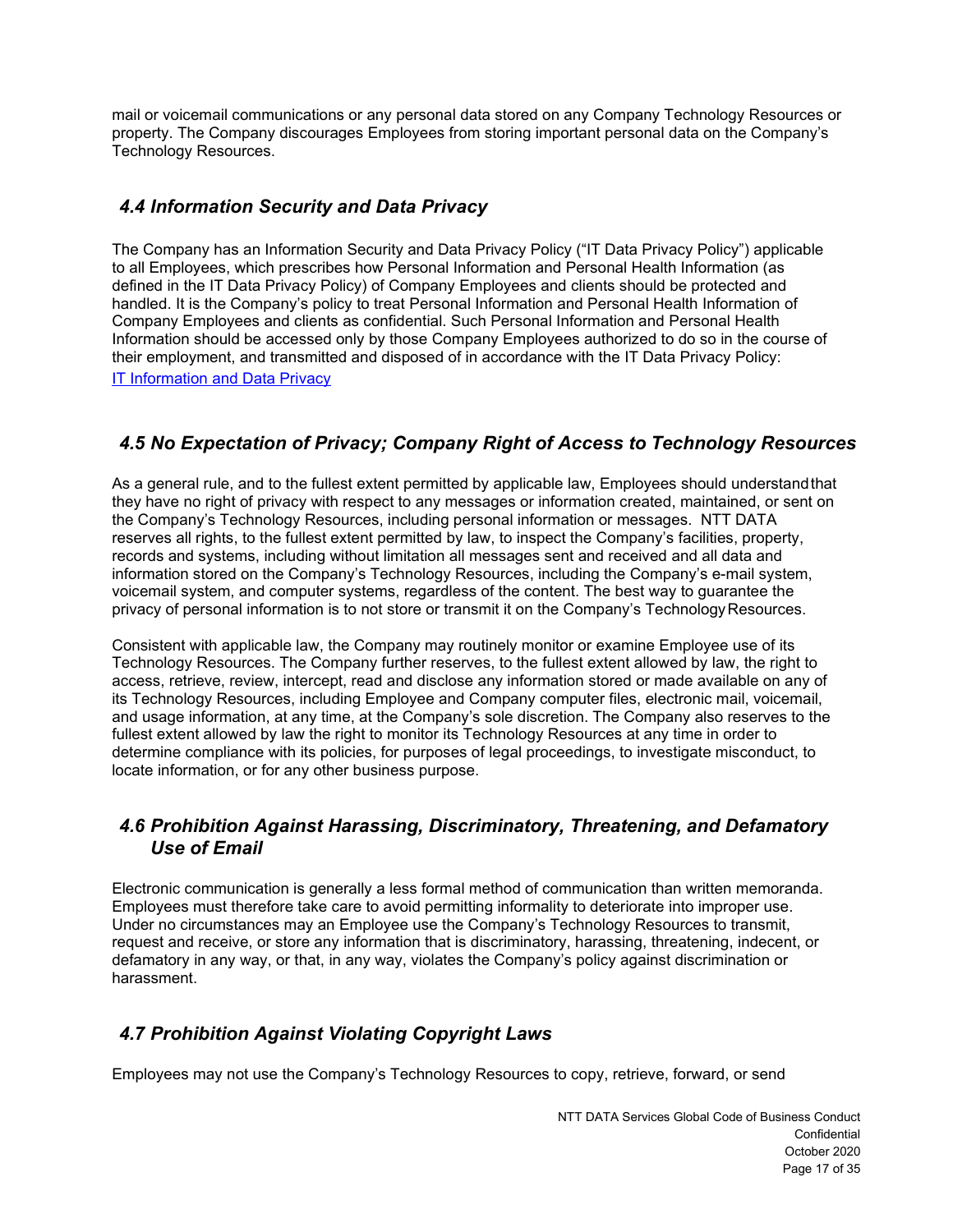copyrighted materials unless the Employee has the author's permission or is accessing a single copy only for the Employee's reference. The downloading of software, tools, or other copyright protected material from the Internet without prior, written approval from the Company's Chief Information Officer or his/her designee is prohibited. Impermissibly downloading material in violation of applicable copyright laws may lead to disciplinary measures, up to and including termination of employment. The Company reserves its rights to hold the Employee personally accountable for any resulting liability or damage to the extent permitted by applicable law.

### <span id="page-17-0"></span>*4.8 Other Prohibited Uses*

Employees may not use any of the Company's Technology Resources for any illegal purpose, in violation of any Company policy, in a manner contrary to the best interests of the Company, in any way that discloses Confidential Information of the Company or third parties (as defined in Section 4.13 below), or for personal or pecuniary gain.

### <span id="page-17-1"></span>*4.9 Passwords*

Employees who use a computer or other Company-provided Technology Resource must create and then safeguard a strong password, to protect Company Resources from improper access or use by others. Employees are responsible for all activities occurring under their user ID.

### *4.10 The Internet and Online Services*

<span id="page-17-2"></span>The Company provides authorized Employees access to online services such as the Internet. As noted earlier, the Company expects that Employees will use these services in a responsible way and for primarily business-related purposes. Unless expressly permitted by applicable law, Employees are at all times prohibited from using the Company's Technology Resources to access, download, or contribute to the following:

- Gross, indecent, or sexually oriented materials;
- Illegal drug-oriented sites;
- Gambling and game sites; or
- Job-search sites (other than in connection with Company business).

### *4.11 Use of Social Networking*

<span id="page-17-3"></span>In general, the Company respects the rights of its Employees to use social media tools (e.g., Twitter, Facebook, LinkedIn, YouTube, personal websites, blogs, wikis, etc.) (together, "Social Media"). However, all Employees are expected to observe the following guidelines when creating, posting, commenting, communicating, participating, or engaging in any form of conduct with respect to Social Media, whether using the Company's Technology Resources or not:

- **- Follow Company policy.** All Employees should adhere to the Code, and other applicable Company policies, procedures, agreements and applicable law and regulations.
- **- Employees are responsible for their Social Media postings.** Employees are personally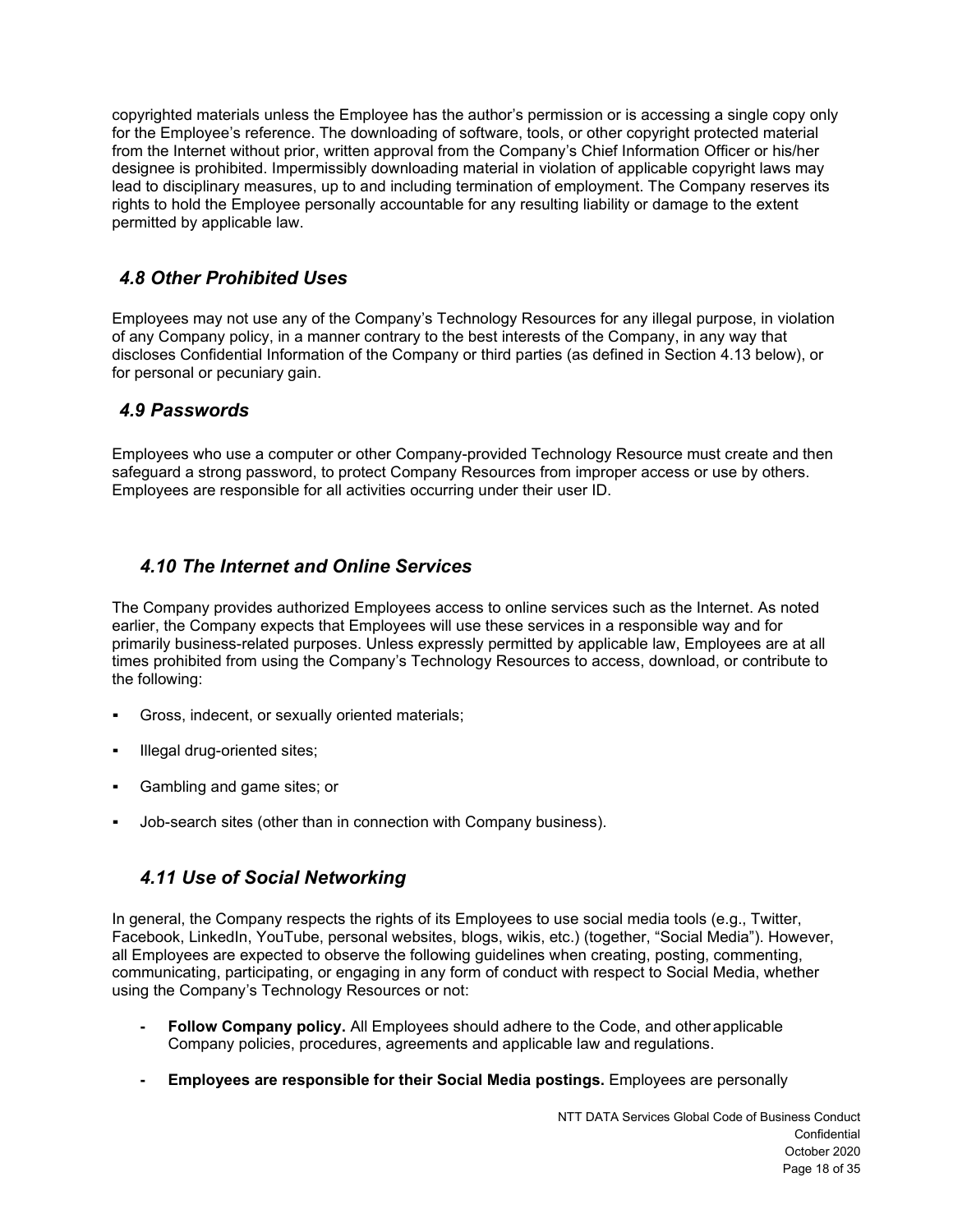responsible for the content they publish on-line via Social Media. An Employee may not use Social Media to disparage, harass, bully, or intimidate other individuals (whether or not Company Employees), or to engage in any similar on-line conduct that would not be appropriate or acceptable in the Company workplace.

- **- Protect the Confidential Information of the Company and of Company clients.** Employees may not use Social Media to disclose Confidential Information (which includes clientinformation disclosed to the Company, as defined in Section 4.13 below). Employees may not reference clients, partners or suppliers on business-related matters without prior written consent from the Senior Vice President, Chief Marketing Officer.
- **- Respect copyright, fair use and financial disclosure laws.** An Employee may not use Company logos or trademarks or reference any of the Company's current, former, or prospective customers, teaming partners, or suppliers without prior written consent from the Senior Vice President, Chief Marketing Officer. Employees may not make postings that include confidential or copyrighted information (in whatever format) belonging to third parties.
- **- Only Authorized Company Representatives may speak for the Company.** Unless specifically instructed otherwise, an Employee is not authorized to speak, write or post on behalf of the Company, even to correct misinformation. If a member of the news media or blogger contacts an Employee about a Social Media statement that concerns the business of NTT DATA, please refer that person to Corporate Communications & Public Relations, at [public.relations@nttdata.com.](mailto:public.relations@nttdata.com) If an Employee makes a statement concerning or related to the Company's business on Social Media, that Employee must clearly identify him or herself as a NTT DATA Employee, and include a disclaimer that the views expressed are those of the Employee and not those of NTT DATA (e.g., "the statements made on this blog are mine and do not necessarily reflect the views of NTT DATA"). Leaders and senior leaders in the Company have an additional responsibility when using Social Media, as, even with a disclaimer, personal statements posted on Social Media may be misunderstood as expressing NTT DATA's position. For all Employees, any statement made on Social Media should be truthful and not defame or falsely disparage the Company, including the Company's directors, officers, Employees, products, services, business relationships, and finances.
- **- Do not let Social Media use impact job responsibilities.** Employees should make sure that use of Social Media does not interfere with performing his or her job responsibilities.
- **- Use Common Sense and Good Judgment when using Social Media.** Common sense is the best guide if an Employee decides to post information on Social Media. If an Employee is unsure about whether posting a particular statement will be in accordance with this section of the Code, the Employee should contact their HR business partner or the Communications & PR department for guidance.
- <span id="page-18-0"></span>This section of the Code is intended for the protection of the Company, its clients, and its Employees. The Company respects an individual's right to self-expression and opinion. This section of the Code will not be construed, applied, or interpreted in any way so as to infringe upon the rights ofEmployees to self-organize, form, join, or assist labor organizations, or to bargain collectively. Nothing in this section of the Code is intended to prohibit Employees from communicating in good faith about wages, hours, or other terms and conditions of their or their co-worker's employment. Employees will not be disciplined or retaliated against for exercising their rights protected under the U.S. National Labor Relations Act or other similar laws. However, violations of Company policies or actions that otherwise damage the Company's business mayresult in disciplinary action, up to and including termination.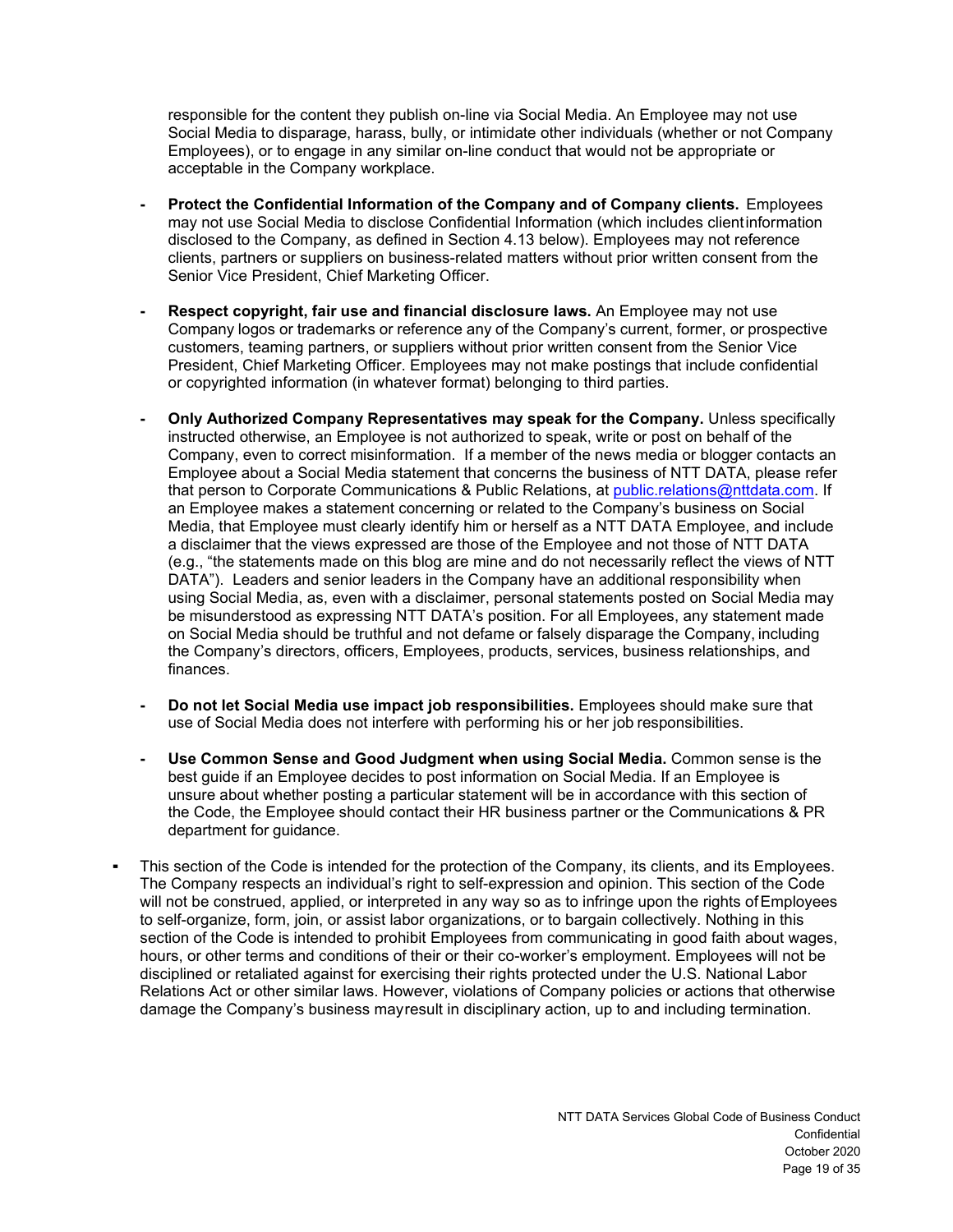## *4.12 Software Use License Restrictions*

All software in use on the Company's Technology Resources is officially licensed software. No software is to be installed or used that has not been duly paid for and licensed appropriately for the use to which it is being put. No Employee may load any software on the Company's computers, by any means of transmission, unless authorized in advance by the Company's Chief Information Officer. Authorization for loading software onto the Company's computers will not be given until the software to be loaded has been thoroughly tested for compatibility with installed or accessed Company business systems and software is scanned for viruses. Impermissibly downloading software for use in violation of the applicable license (e.g., using a software with a private license for commercial use) may lead to disciplinary measures, up to and including termination of employment.

### *4.13 Confidential Information*

<span id="page-19-0"></span>The Company is very sensitive to the protection of trade secrets and other confidential and proprietary information of both the Company and third parties, including suppliers and customers (together "Confidential Information"). Employees are expected to use good judgment and to adhere to the highest ethical and legal standards when using or transmitting Confidential Information, whether on the Company's, a customer's, or another party's Technology Resources.

Examples of Confidential Information include, but are not limited to, non-public information, (whether written or oral) pertaining to: trade secrets; methodologies; presentations, marketing and sales plans and forecasts, discoveries, ideas and know-how; business and strategic plans; pricing information and rate structures; merger and acquisition activity; financial plans and forecasts; plans for new service offerings and products; customer lists; customer proposals; phone lists, organization charts and e-mail lists; and the personal information or personal health information (as defined by the Company's Information Security Policies or applicable law) of Company Employees, suppliers and customers.

Unauthorized copying, use, disclosure or circulation of Confidential Information is strictly prohibited. Confidential Information may only be used within the ordinary course of employment with the Company. Confidential Information should not be accessed through the Company's Technology Resources in the presence of unauthorized individuals. Similarly, Confidential Information should not be left visible or unattended. Employees should use caution when sending Confidential Information over the Internet. Employees also should verify electronic mail addresses or facsimile numbers before transmitting any messages or Confidential Information.

Any Confidential Information transmitted via the Company's Technology Resources should be marked with a confidentiality legend. Any Confidential Information that constitutes personal information or personal health information (as defined by the Company's IT DATA Privacy Policy or applicable law) of Employees or third parties must be handled, stored, transmitted, and destroyed in accordance with applicable law and the Company's IT Data Privacy Policy and its Information Security Policies.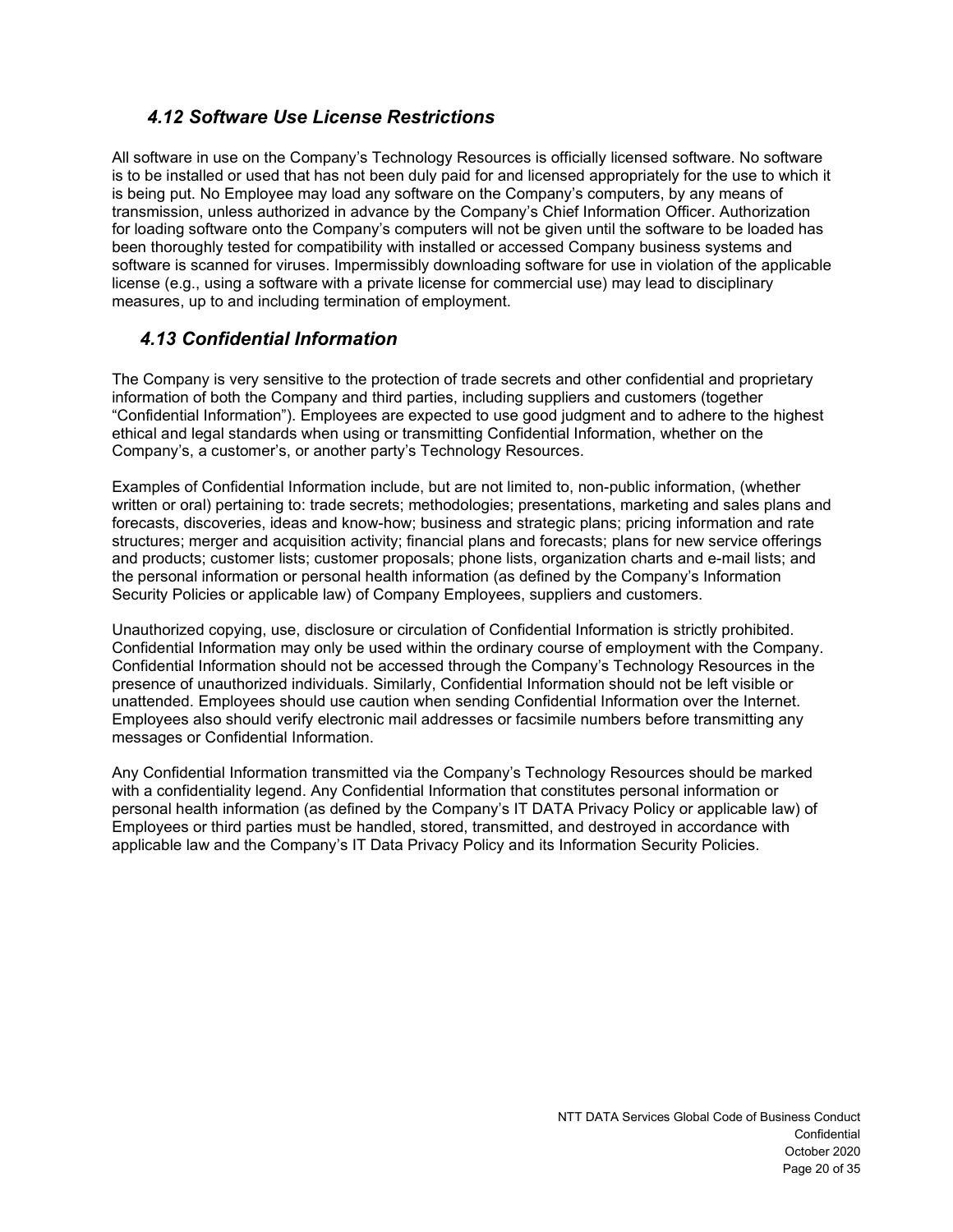# <span id="page-20-0"></span>5. Gifts, Gratuities, Entertainment, and Other Considerations

## <span id="page-20-1"></span>*5.1 Gifts*

Except as set out below, Employees should refrain from giving and receiving business-related gifts. Any exceptions to this guideline must be approved in writing by the Compliance Team.

#### **Receiving Gifts.**

• No Employee may solicit any business-related gift, or accept any gift or gifts worth more than \$250 over the course of a calendar year, from a person or organization seeking to have or who has a business relationship with the Company, or has interests that could be substantially affected by actions of the Company.

#### **Giving Gifts.**

• No Employee may give, offer or promise a business-related gift or gifts worth morethan \$250 over the course of a calendar year to any person or organization on behalf of the Company.

Note that the rules on this topic relating to U.S. and foreign government personnel are stricter. See Section 5.3 below.

No Employee may give, offer or promise a gift of any value to any person or organization where it could reasonably be interpreted that the purpose of the gift was to induce improper performance or to obtain or retain business, or an advantage in the conduct of business, for the Company.

No Employee should accept a customer, vendor, or supplier discount for themselves unless it is made available to all Company Employees or otherwise approved by the Compliance Team.

Invitations to participate in so-called "directed shares," "friends and family," and similar stock purchase programs of customers, vendors, or suppliers of the Company are considered to be gifts. Employees should decline to participate in such programs unless they have sought and received written approval to participate from the appropriate Division Leader and the Compliance Team. Such approval may be granted where the offer to participate was made to the Employee irrespective of any past, present, or future connection with the Company and without the actual or apparent intent to influence the Employee's objective business judgment.

### <span id="page-20-2"></span>*5.2 Business-related Meals, Entertainment, and Travel*

Employees may provide or accept business meals, entertainment, lodging, and travel, including attendance at sporting or cultural events, as long as it: (1) is associated with an occasion at which business is discussed; (2) is professionally appropriate; and (3) and is provided as a normal part of business, and could not reasonably be interpreted as being for the purpose of inducing performance or obtaining or retaining business, or an advantage in the conduct of business, for the Company.

The value of the activity must be reasonable and permissible under the Company's expense account procedures, regardless of whether or not the Company is paying for the activity. Except for attendance at NTT DATA Corporate-sponsored hospitality events, Employees must obtain prior, written approval from their leader before accepting or offering business-related lodging, travel, or attendance at sporting, cultural, or other business entertainment events the value of which exceeds \$250.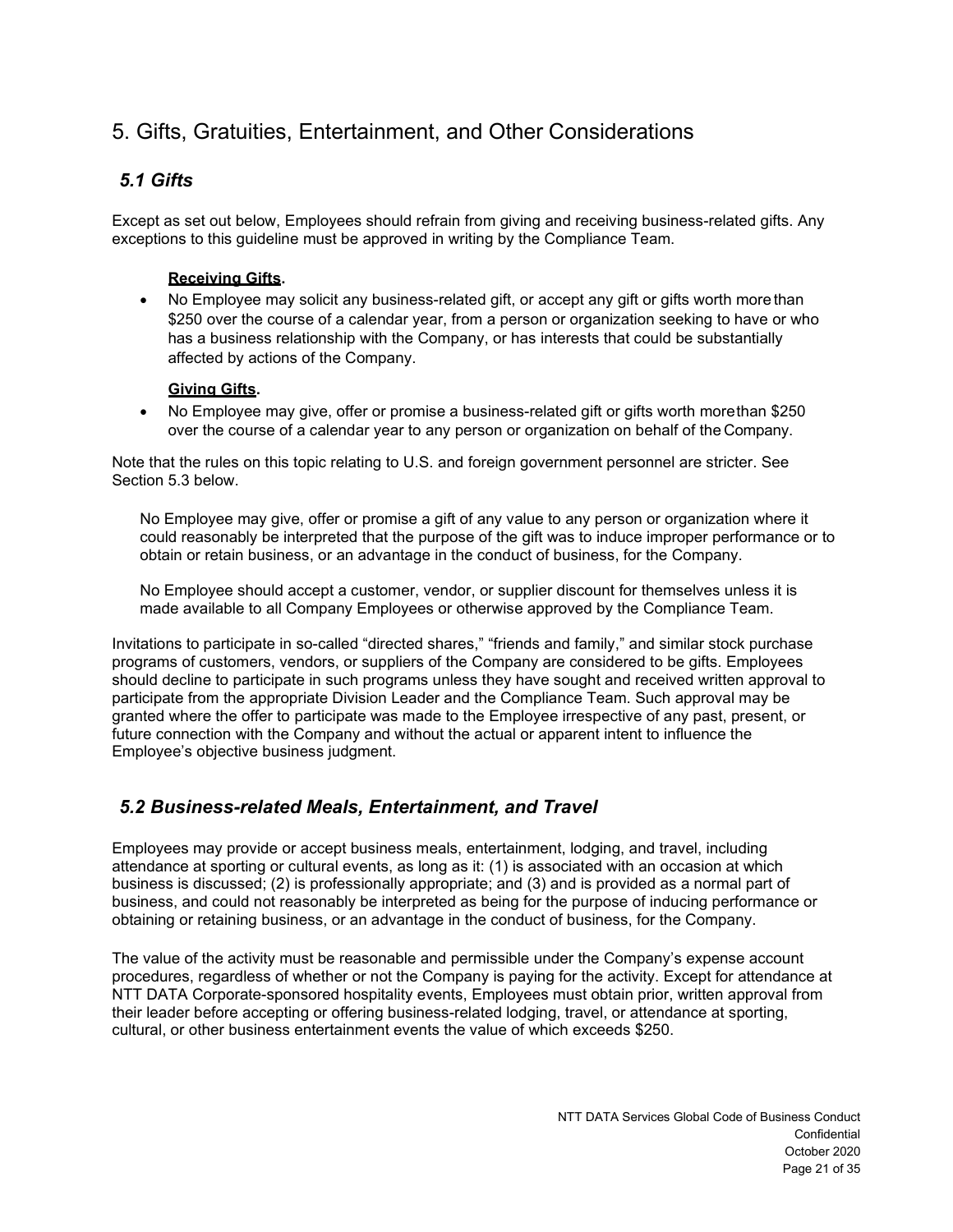### <span id="page-21-0"></span>*5.3 Gifts and Entertainment Rules with Respect to Government Officials and Employees*

The laws and rules concerning doing business with governments and their officials and employees are complex and very restrictive. Many countries have laws that significantly limit or prohibit the ability of government officials or employees to give or accept gifts or business entertainment or meals.

With this in mind, Employees may not give or offer to give to any government employees or officials who are prohibited from accepting such consideration any entertainment, meal, travel, gift, or other item of value.

If government employees or officials are present at conferences or meetings at which the Company is providing refreshments or a light meal, a contribution basket should be placed conspicuously next to the refreshments so that the government employees and officials may contribute an appropriate amount for the cost of any refreshments or meals they consume.

For a further explanation of guidelines applicable to doing business with the government, see section 8.1, entitled "Government Contracting", in this Code.

### <span id="page-21-1"></span>*5.4 Bribes and Kickbacks*

Paying, or offering to pay, a bribe or a kickback to anyone, for any reason, by any means, is strictly prohibited. Likewise, Employees may not solicit, agree to receive or accept a kickback or bribe, in any form, for any reason.

This is not limited to cash or other monetary payments. It includes any financial or other advantage. A "financial or other advantage" includes, but is not limited to, money, favors, entertainment, or gifts.

For more information on this topic, please see the [Global Anti-Corruption and Bribery Policy.](https://nttdatagroup.sharepoint.com/sites/SRVS-HCM/Shared%20Documents/Additional%20Policies/Global%20Anti-Corruption%20and%20Bribery%20Policy%20.pdf)

## <span id="page-21-2"></span>6. Business Relationships

### <span id="page-21-3"></span>*6.1 Customer Relationships*

The Company's customers are of the utmost importance to the Company. Employees should always treat customers and potential customers ethically and according to the highest standards of business conduct.

It is the Company's policy to always sell its products and services on their merits and to avoid making disparaging comments about the products and services of competitors. Employees should refrain from commenting upon the character, financial condition, or potential legal or regulatory problems of competitors. Employees should follow the following guidelines in selling the Company's products and services:

- Sell on the strength of the Company and its services and products, not on the weaknesses of its competitors.
- Do not make claims about the Company's products or services unless the claims are both factualand complete and can be fully substantiated.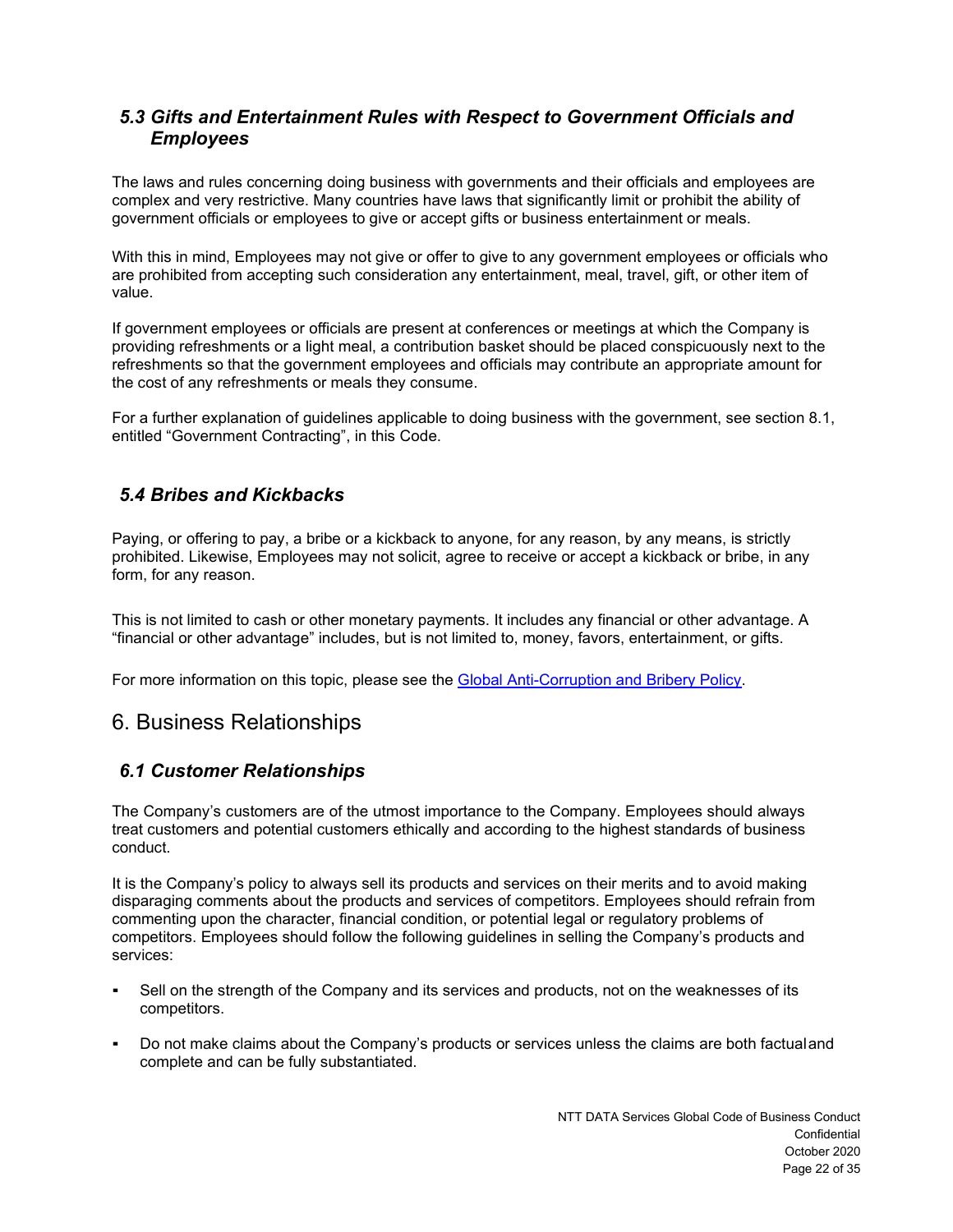- Do not make claims about a competitor's products or services unless the claims are based on the competitor's current published materials or other factual data approved for selling purposes by the Company.
- If a customer or potential customer has a contract with a competitor or has placed a firm order with a competitor, do not suggest or imply in any way that the customer revoke, rescind or breach that contract or order.

### <span id="page-22-0"></span>*6.2 Privacy of Customer Communications*

The Company's customers trust us with one of their most important assets — information. We must honor this trust by protecting the privacy of customer communications, whether the communication is in electronic, voice, written, or other form.

The Company has established the following guidelines to protect privacy of customer communications:

- Do not eavesdrop on, record, or divulge the contents of any customer conversation, electronic message, document, or other transmission. Never let anyone else do so.
- Do not divulge to any other individual, except an authorized Employee requiring the information for a legitimate business reason, any information about the customer's (or their customers') communications, identity, or other business information or records.
- Do not use any customer information from any non-public source for personal benefit or thatof anyone else.
- Do not access customer records or information in any system, for any reason, except forofficial Company business.

## <span id="page-22-1"></span>*6.3 Selecting Suppliers*

The Company's suppliers — companies and individuals that sell products and services to the Company are vital to our business. Employees should always treat suppliers and potential suppliers ethically and in accordance with the highest standards of business conduct.

Suppliers should be selected on the basis of objective criteria, such as value (quality for price), price, technical excellence, service reputation, and production/service capacity. Employees should never say, sign or write anything that a supplier or potential supplier may reasonably interpret as a commitment to do business unless expressly authorized to do so.

## <span id="page-22-2"></span>*6.4 Working with Existing Suppliers*

Employees should comply with the following rules when working with existing suppliers, which includes NTT Group companies that are not within the NTT DATA family:

- Never interfere with a supplier's contracts or business relations with a competitor of the Company.
- Never reveal Confidential Information about one supplier to another supplier or to anyone outside of the Company. This includes confidential or non-public information about services or products supplied, pricing, service level assurances, purchase volumes, and other terms and conditions.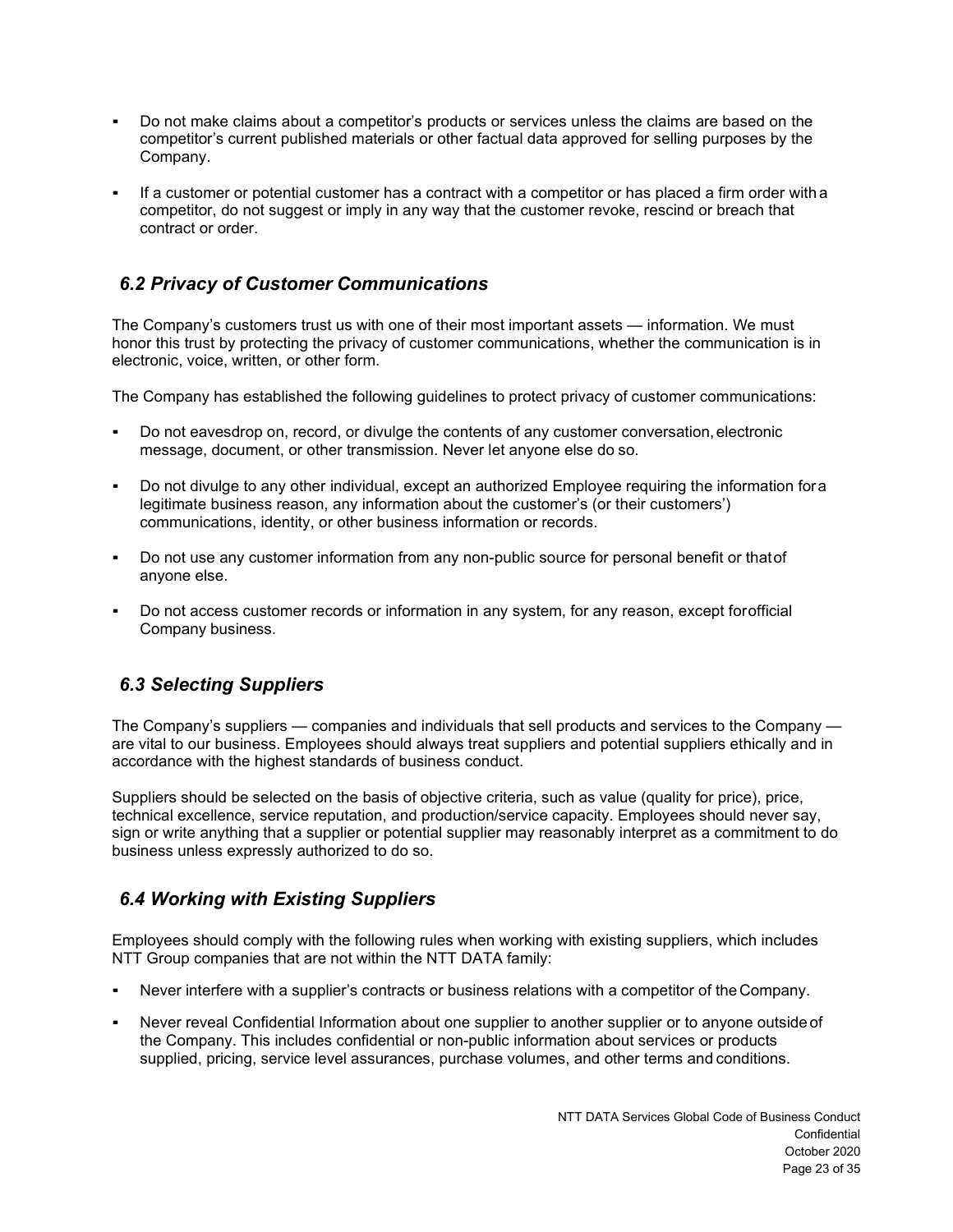- Follow the Company's guidelines concerning gifts, gratuities, entertainment, and other considerations of value. Section 5 of this Code, entitled "Gifts, Gratuities, Entertainment, and Other Considerations", discusses this subject in greater detail.
- Avoid any interest that conflicts with, or appears to conflict with, their or another Employee's responsibility to the Company. Section 3 of this Code, entitled "Conflicts of Interest", discusses this subject in greater detail.
- Reject any agreement with a supplier that restrains, or may appear to restrain, competition. Such agreements violate Company policy and may violate the law. Employees with procurement responsibility should review the sections of this Code concerning government contracting and antitrust and should be familiar with applicable laws. If an Employee is unsure whether a proposed agreement violates this guideline, contact the Compliance Team.

### <span id="page-23-0"></span>*6.5 Sales Agents, Representatives, Distributors, and Consultants*

Agreements with sales representatives, agents, marketing consultants, distributors, and other parties require adherence to Company policies and applicable U.S. and foreign government laws and regulations. The Company requires appropriate management approval (including, but not limited to, appropriate contract and signature approval policies) and review by the Corporate Legal Department prior to entering into any such agreements.

Employees should take the necessary steps to ensure that the Company's intermediaries, consultants, distributors, agents, and representatives are familiar with, understand, and adhere to the applicable policies contained in this Code.

### <span id="page-23-1"></span>*6.6 Contracts and Commitments*

No Employee may agree to or sign any document, contract or agreement binding the Company without express authorization by an authorized Company Employee.

The Company has instituted contract and signature approval policies that identify those Employees who have authority to approve and sign certain contracts binding the Company. If there are any questions about which Employees have signature authority for a given contract, contact the Corporate Legal Department.

An Employee should never say or write anything — including, for example, entering into a letter of intent, memorandum of understanding, letter agreement, or side letter — that could be construed by another party as a commitment by the Company, unless expressly authorized to do so. Any questions about what constitutes a legal commitment should be directed to the Compliance Team.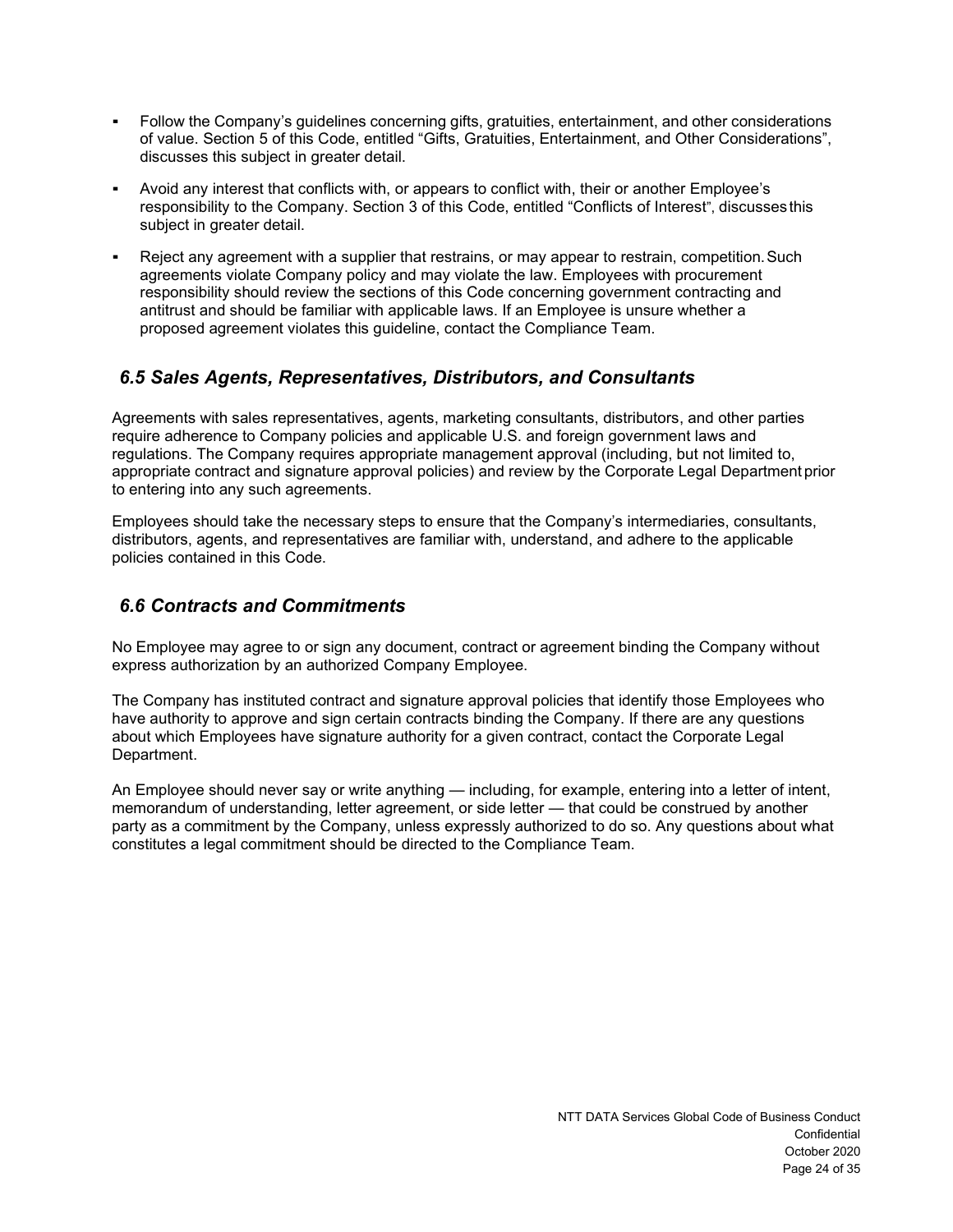# <span id="page-24-0"></span>7. Doing Business Globally

The Company is committed to the highest business conduct standards wherever it operates. The Company observes these standards worldwide, even at the risk of losing business. While no one can anticipate all the situations that may present challenges to Employees doing business in the worldwide marketplace, the following guidelines always apply:

- Observe all laws and regulations, both U.S. and non-U.S., that apply to our business abroad.
- Paying bribes to government officials or to their immediate family members is absolutely prohibited, even if those bribes are common practice. Employees may not give, promise to give, or authorize giving to a foreign official, a foreign political party, an official of a foreign political party, a candidate for foreign political office, or to any international organization, any money, gift, or anything of value to: (1) influence their acts or decisions; (2) induce them to do or omit to do any act in violation of their lawful duty; or (3) induce them to use influence with a foreign government or agency.
- Paying bribes to third parties anywhere in the world (whether the third party is a public official, a private individual or an incorporated or unincorporated organization) is absolutely prohibited. Employees and agents of the Company must comply with Section 5.4 of this Code ("Bribes and Kickbacks") and the Global Anti-Bribery and Corruption Policy irrespective of where they are conducting business.
- Do not cooperate with illegal boycotts.
- Observe all licensing requirements and the requirements of applicable import and export controllaws, as well as all laws and regulations pertaining to privacy and data transfer.
- Do not enter into an agreement with an agent or consultant that relates to the Company's business outside the United States unless all appropriate approvals have been obtained as set forth in the Company's policies and the policies of its foreign affiliates and subsidiaries (including applicable matrix/approval policies).
- The laws governing the Company's business in foreign countries are extensive and complex and may be different from those in the United States. No new Company services should be offered in any new country without the prior approval of the Corporate Legal Department and then only in accordance with the local country's applicable regulations and requirements.

If an Employee has any questions about the legality of providing Company services in any country or about any aspect of law or regulation, contact the Corporate Legal Department.

## <span id="page-24-1"></span>*7.1 No Payments to Low-Level Non-U.S. Governmental Employees and Officials*

U.S. law permits certain "facilitating" payments to obtain or expedite the performance of commonly performed, routine, nondiscretionary government action by a foreign government official (note that facilitating payments to U.S. officials are not permitted). Examples of facilitating payments include obtaining official documents to qualify a person to conduct business; processing government papers such as visas and work orders; providing police protection, mail service, and phone service; and loading and unloading cargo.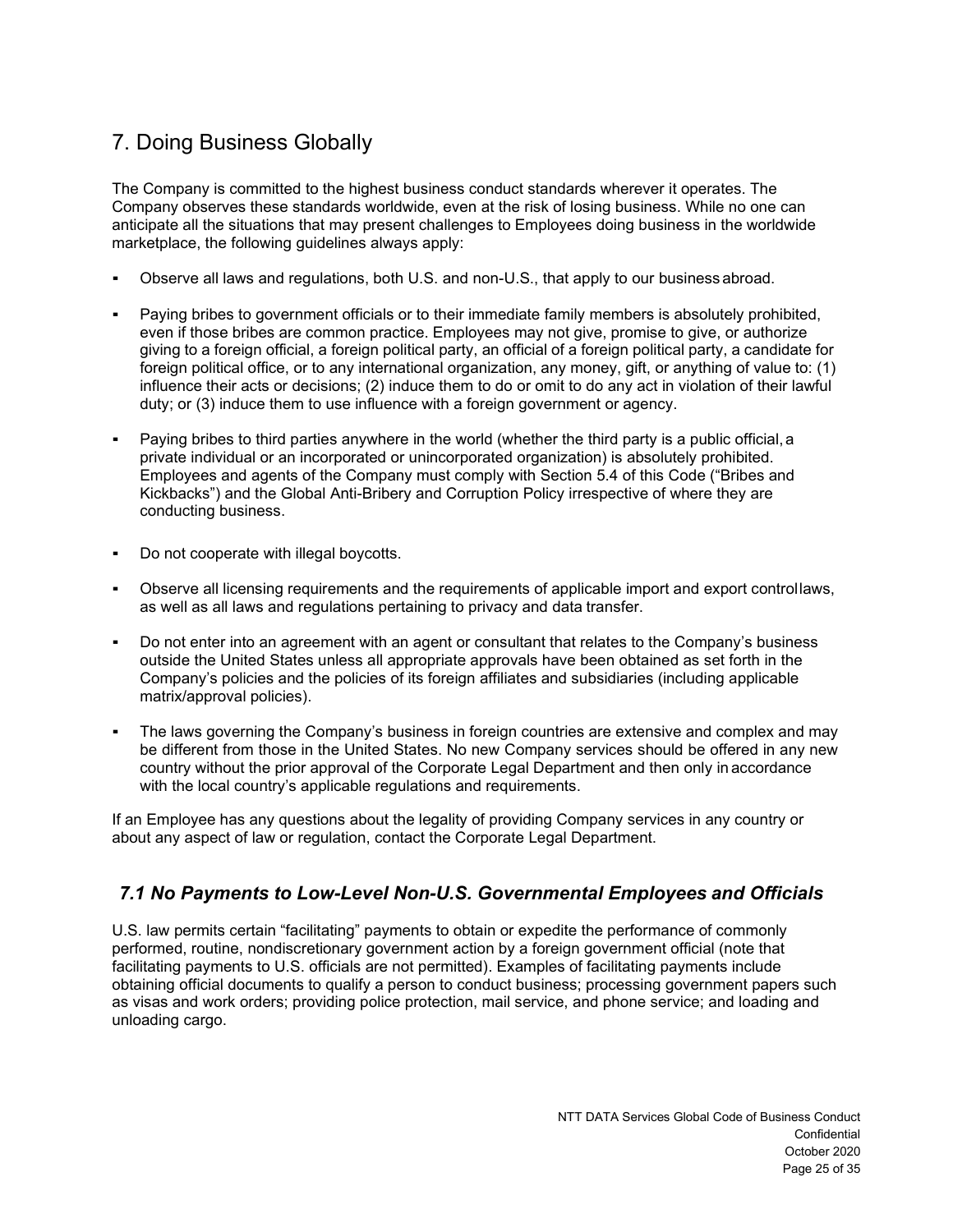The Company adopts a zero-tolerance approach to facilitating payments. Any facilitating payments made by Employees or agents, except in the emergency circumstances outlined below, is a violation of this Code.

Employees or agents are only permitted to make a facilitating payment in circumstances where they are exposed to an immediate threat of loss of life, limb, or liberty. Once the immediacy of the situation has been resolved, the matter should be reported to the Compliance Team and fully and accurately recorded on the Company's books.

If there are questions regarding the reporting of facilitating payments, contact the Corporate Legal Department or a member of the Compliance Team.

## <span id="page-25-0"></span>*7.2 Export Regulation*

Because of the international nature of our business, the Company is subject to the export laws and regulations of numerous countries. These laws and regulations govern the international transfer of all products and services of the Company, as well as technology, information and ideas belonging to the Company.

Under United States law, no Technology (defined below), including, without limitation, the Company's and its customers' and suppliers', may be exported without the proper government export licenses and documentation.

Exports of Technology include not only Technology shipped via freight, but also Technology that is handcarried (Employees traveling overseas), sent via courier services or United States mail, electronically transmitted, or disclosed to foreign nationals in the United States or abroad. "Technology" is defined as hardware, software, technical documentation, product specifications, and technical data.

It is the responsibility of Employees to ensure that proper documentation accompanies each export or disclosure. Any export or re-export without the proper export license or documentation can jeopardize the Company's compliance with applicable export laws. Non-compliance can result in denial of export privileges, criminal penalties, seizure of commodities, and/or fines to the Company and its Employees.

<span id="page-25-1"></span>Any questions regarding this policy or an export in particular should be directed to the Compliance Team.

## *7.3 Anti-Boycott*

The United States has enacted anti-boycott regulations which make unlawful certain actions, including but not limited to furnishing information about business relationships with boycotted countries, or information about race, religion, sex, or national origin.

Anti-boycott compliance issues arise most frequently in connection with the Arab boycott of Israel. In the event that an Employee or Company agent is asked for any prohibited information or to take any action in furtherance of a boycott, the Employee or agent should respond only with the following statement: "Company policy and United States law do not permit me to respond" to the question or request.

Requests for boycott information, or requests to take any actions in furtherance of a boycott, must be reported immediately to the Compliance Team.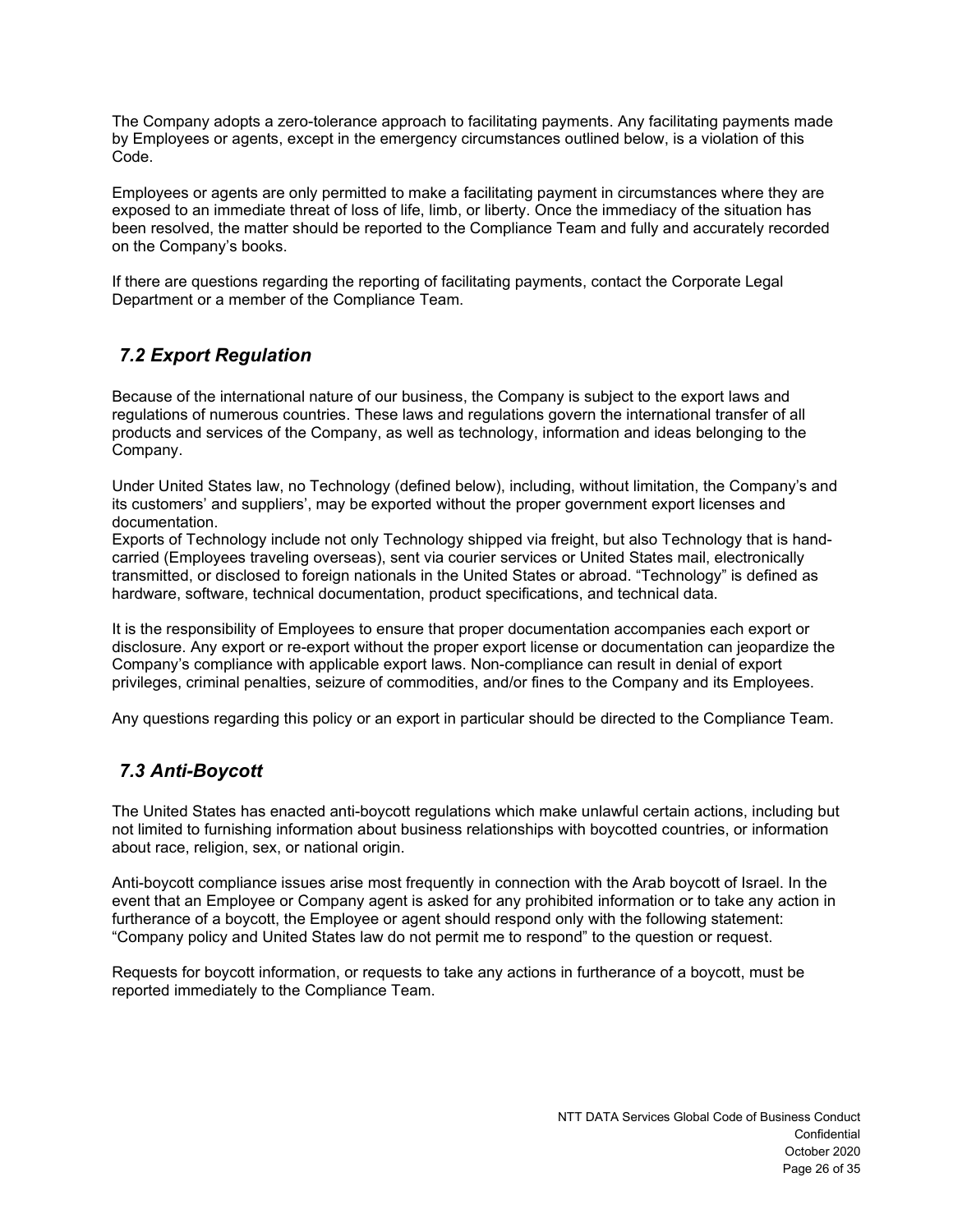# <span id="page-26-0"></span>8. The Government, Securities Laws and the Media

## *8.1 Government Contracting*

<span id="page-26-1"></span>The Company is committed to conducting business in accordance with all applicable laws and regulations and with the highest ethical standards. Detailed laws and regulations govern virtually every aspect of doing business with a country's government and their provincial, state, and local governments and agencies. Employees must adhere to the highest standards of honesty and integrity in their relations with government officials and employees, including, without limitation, observing the following principles when disclosing information related to, bidding on, or performing under government contracts:

- Comply with the requirements of all applicable government acquisition regulations, including, with respect to the US Government, the Armed Services Procurement Act, the False Claims Act (FCA), the Federal Acquisition Regulation, the Procurement Integrity Act, the Truth in Negotiations Act, and all agency-specific acquisition regulation, cost principles, and Cost Accounting Standards. For example, Employees should refrain from engaging in anyconduct that could be deemed to violate the FCA or otherwise mislead the US Government or any higher tier prime contractor.
- In addition, Employees should: (1) ensure that their time is properly recorded, (2) verify that each invoice for which they are responsible lists the correct product or service, quantity, and price; (2) ensure that products and services comply with applicable contract requirements, including appropriate signature approvals; (3) refrain from making any representation, certification, or statement unless it is known and approved by the Corporate Legal Department and known for certain to be true; and (4) immediately report to the Corporate Legal Department or the Compliance Team any actual or suspected violation of the FCA or any other government regulation.
- Without limiting the generality of the above paragraph, no Employee or agent of the Company may engage in prohibited discussions, offer gratuities, or solicit or receive proprietary or source selection information from a government procurement official. No Employee or agent of the Company may subject himself/herself or the Company to civil or criminal penalties by presenting false claims or false statements to an agency or agent of a government.
- Do not offer or provide meals, transportation, gifts, or other consideration to any government employees who are prohibited from receiving such consideration. If government employees or representatives are present at conferences or meetings at which the Company is providing refreshments or a light meal, a contribution basket should be placed conspicuously next to the refreshments so that the government employees or representatives may contribute an appropriate amount for the cost of any refreshments or meals they consume.
- Obey all government election requirements and adhere to Company practices and policies related to such requirements (including, without limitation, those listed in Section 8.4 of this Code) concerning political contributions and any limitations, including reporting requirements, on gifts and travel imposed by government legislatures.
- Obey the regulations concerning the employment of (or discussions concerning possible employment with) current and former officials and employees of governmental agencies, including so-called "revolving door" restrictions. Obtain all appropriate government approvals prior to recruiting or hiring current and former government employees.
- Obey all export regulations and obtain appropriate licenses prior to exporting or even discussing government customer data and technologies with citizens of other countries, even if they arelocated in the country where the Employee is located. With respect to activities occurring in the United States, Employees should comply with all applicable requirements of the Export Administration Regulation and the International Traffic in Arms Regulation.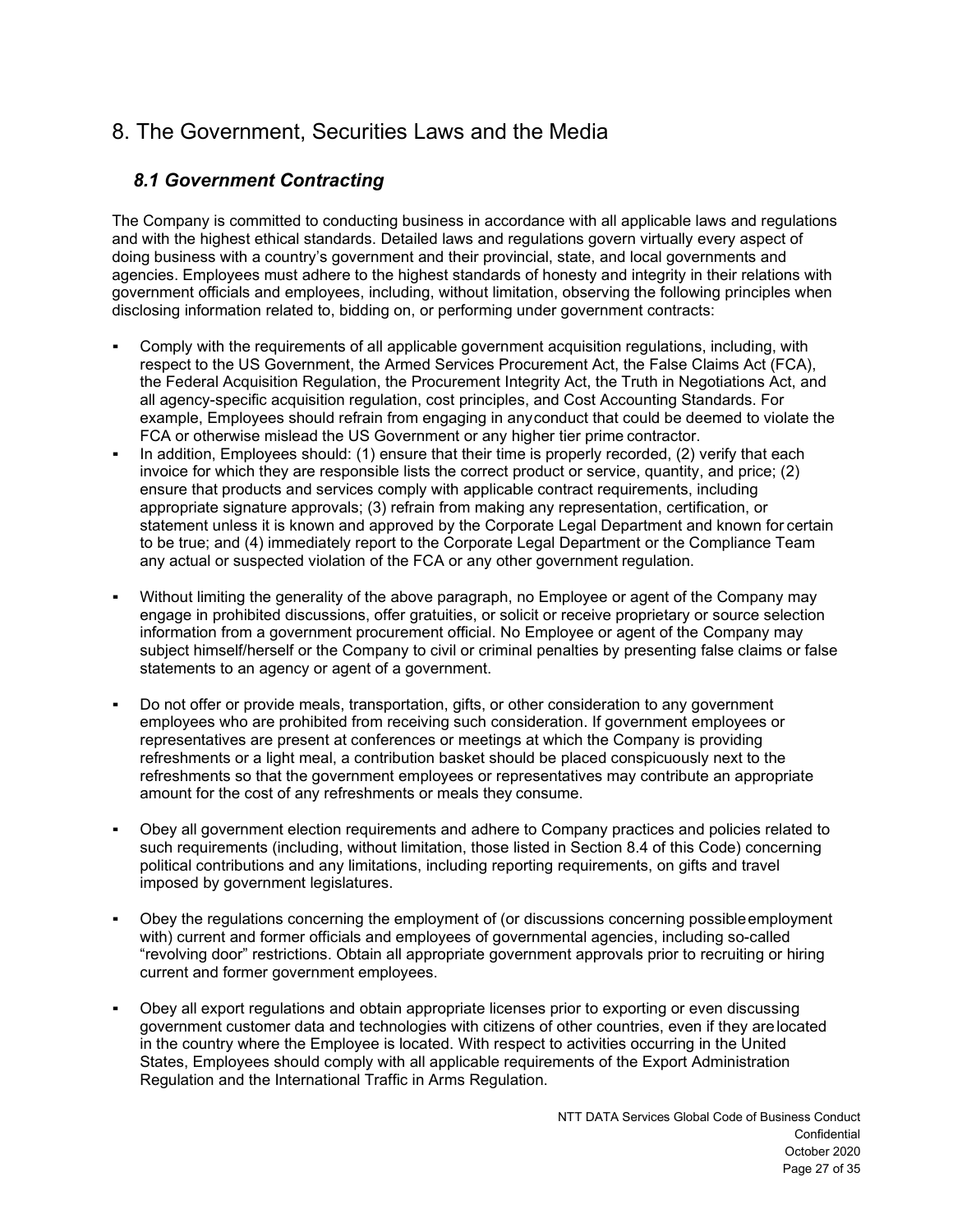- Adequately safeguard sensitive and classified information belonging to government customers in accordance with the Company's and its subsidiaries' security agreements, practices and policies and do not disclose such information, even to Employees of Company affiliates, except in accordance with applicable government security regulations and as expressly authorized by Company directives and policies.
- Complete in accordance with Company policies and instructions all ethics training curriculum that is required by the Company to be completed and made available to Employees.

These guidelines are not intended to be all-inclusive, and Employees who deal with the government or work on matters relating to government contracts should familiarize themselves with the Company's (including, for the avoidance of doubt, its subsidiaries') security agreements, practices and policies on interacting and contracting with government employees, representatives and agencies.

Employees who deal with government employees, representatives and agencies are responsible for knowing and obeying the laws and regulations applicable to doing business with the government. Questions relating to these laws, regulations, or any other aspect of doing business with the government should be referred to the Compliance Team.

## <span id="page-27-0"></span>*8.2 Inside Information and the Laws Against Insider Trading*

Inside information is material information about a publicly traded company that is not known by the public. Information is considered "material" if it could affect the market price of a security or if a reasonable investor would attach importance to the information in deciding whether to buy, sell, or hold a security. Inside information often relates to financial conditions, such as progress toward achieving revenue and earnings targets or projections of future earnings or losses of any company. Inside information also includes changes in strategy regarding a proposed merger, acquisition or tender offer, new products or services, contract awards, and other similar information.

Inside information is not limited to information about the Company. It also includes material, non-public information about others, including the Company's customers, suppliers, competitors, and shareholders.

Insider trading occurs when an individual with material, non-public information trades securities or communicates such information to others who trade. An insider who trades on the basis of material inside information violates the law. An insider who "tips" others violates the law if such person's trade on the basis of material inside information. For purposes of this policy, "Insider" means all officers, directors, Employees, consultants, and contractors of the Company and its subsidiaries, and all members of the immediate families and households of those persons. In addition, anyone who receives inside information from an Insider is an Insider. Insiders should assume that they have material inside information about customers or suppliers.

Insiders are prohibited from:

- Buying or selling stock or other securities while aware of inside information.
- Passing inside information to others, including Family Members.
- Trading when in possession of inside information received because of a confidential relationshipor permitting others to trade on the information.
- Trading in the securities of other companies, including the securities of the Company's customers or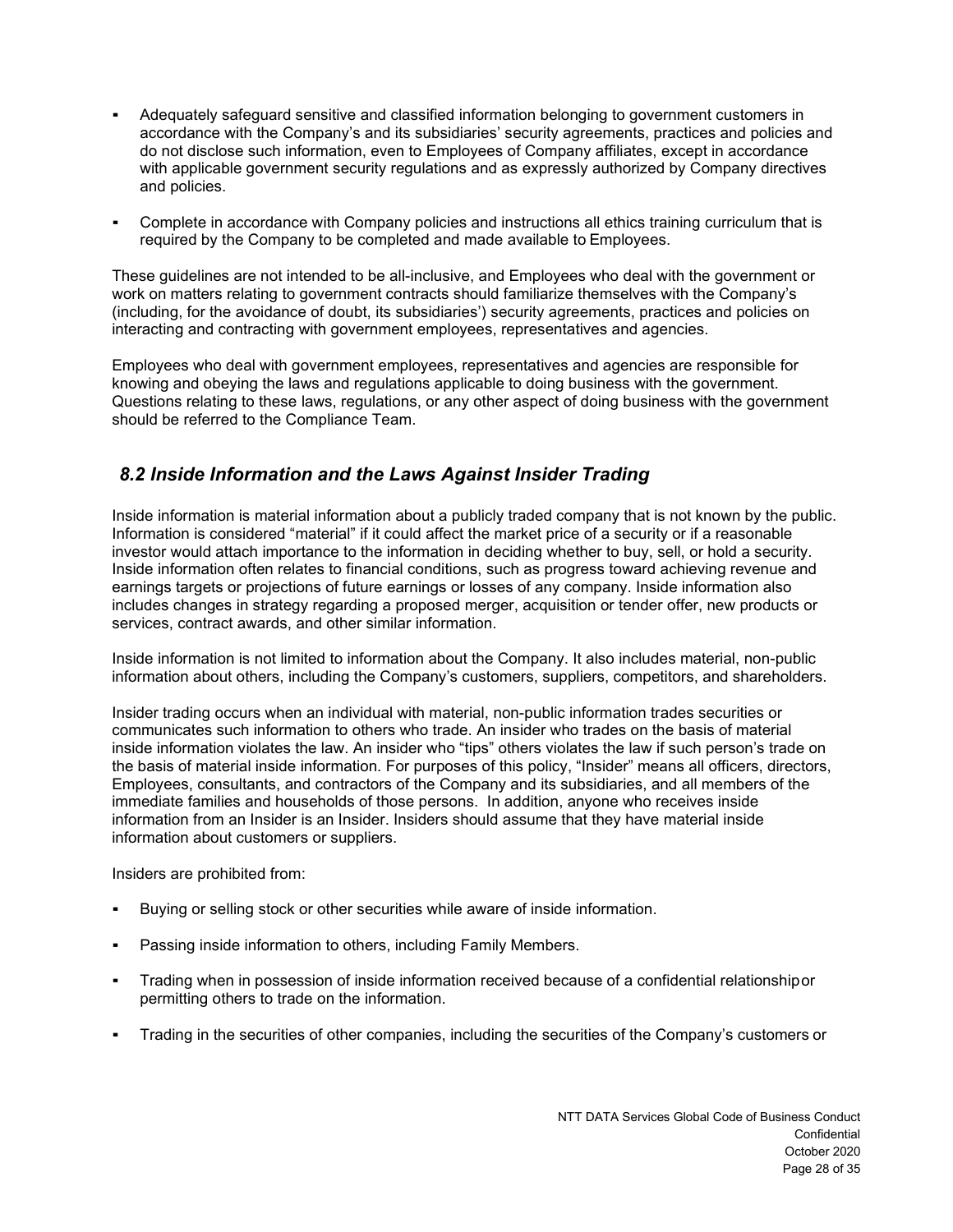vendors, when in possession of inside information relating to such other companies.

Trading or helping others trade while aware of inside information has serious legal consequences, even if the Employee does not receive any personal financial benefit. Employees may also have an obligation to take appropriate steps to prevent insider trading by others. Any insider possessing inside information may not discuss or disclose such information with or to any other Employee or outside contact, unless that individual has a clear right or need to know such information in order to fulfill his or her responsibilities to the Company.

Under no circumstances should an insider make inside information available to his or her Family Members or business or social acquaintances. The responsibility to safeguard against improper use of insider information cannot be evaded by acting indirectly through another person.

U.S. federal law imposes severe sanctions against those who engage in insider trading. Individuals who trade on inside information may be subject to: (1) criminal fines of up to \$1,000,000; (2) prison sentence of up to ten years; and (3) civil penalties of up to three times the profit gained or loss avoided as a result of such sale, purchase or communication. Any Employee of the Company who violates this policy will be subject to disciplinary action. In addition, Employees of the Company are responsible for ensuring that their Family Members comply with this policy. Any failure to do so may result in disciplinary action.

### <span id="page-28-0"></span>*8.3 Antitrust*

Antitrust rules limit what companies can do with other companies and what companies can do on their own. Generally, the antitrust laws are designed to prohibit agreements or actions that reduce competition and harm consumers. Under no circumstances may an Employee enter into an agreement, or discuss entering into an agreement, with a competitor that restricts competition by fixing or controlling prices, rigging bids, dividing and allocating markets, territories, or customers, boycotting suppliers or customers, or by any other means. United States and foreign antitrust laws also apply to imports and exports. Additionally, Employees should not engage in the following specific activities without prior approval from the Compliance Team:

- Sharing marketing plans or business policy matters.
- Submitting a joint bid or "teaming" with another company on projects.
- Working with competitors to establish industry-wide standards.
- Requiring a customer to buy one product or service from the Company in order to be able to buy a second product or service from the Company.
- Requiring a customer to buy products or services only from the Company and not from a competitor.
- Requesting a supplier to buy from the Company in exchange for the Company buying from the supplier.
- Agreeing with a customer or supplier on the price or other terms on which a product or service can be resold.
- Refusing to deal with someone who wants to buy Company products or services or cutting off someone who already buys them.
- Refusing to buy from a supplier that deals with one of the Company's competitors.
- Trying to persuade a customer or supplier, or any other person to do business with the Company and

NTT DATA Services Global Code of Business Conduct **Confidential** October 2020 Page 29 of 35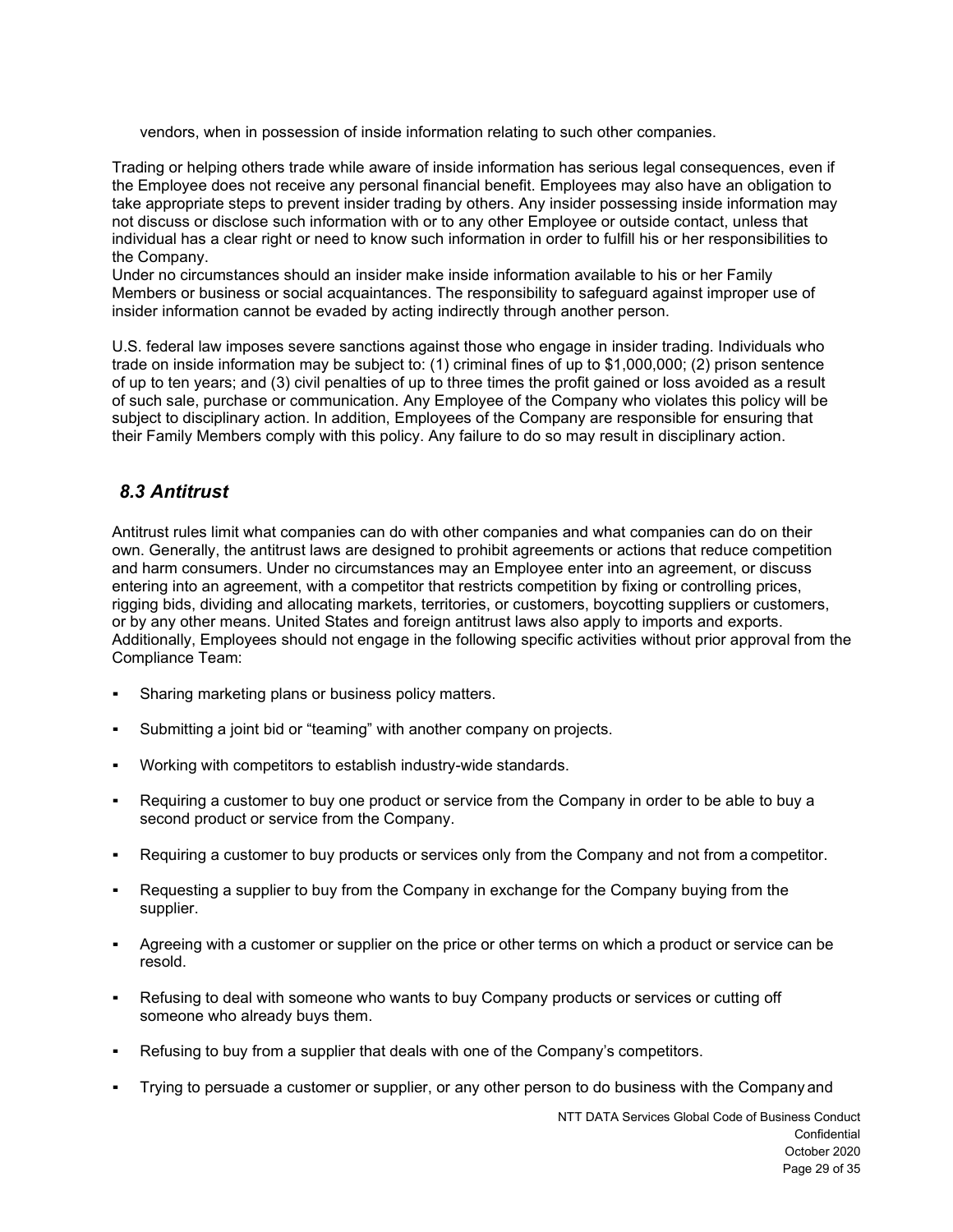to stop doing business with a competitor with whom it has a contract or continuing business relationship.

Any questions regarding these activities or requests for an exception to these rules should be directed to the Compliance Team.

#### <span id="page-29-0"></span>*8.4 Political Contributions*

No political contributions are to be made using Company funds or assets, or the funds or assets of any Company subsidiary, to any political party, political campaign, political candidate, or public official in the United States or any other country, unless the contribution is lawful and expressly authorized in writing by the Company's Chief Financial Officer and Corporate Legal Department. In addition, no Employee may make a political contribution on behalf of the Company or its subsidiaries, or with the appearance that such contribution is being made on behalf of the Company or its subsidiaries, unless expressly authorized in writing by the Company's Chief Financial Officer and Corporate Legal Department.

Nothing in this policy is intended to discourage Employees from making contributions of their own time and/or funds to political parties or candidates of their choice. However, Employees will not be compensated or reimbursed by the Company for any personal contributions.

Rules and laws concerning United States political action committees ("PACs") govern contributions toand by PACs. In the event the Company permits the formation of one or more PACs, Employees must comply with all rules and laws applicable to contributing to those organizations.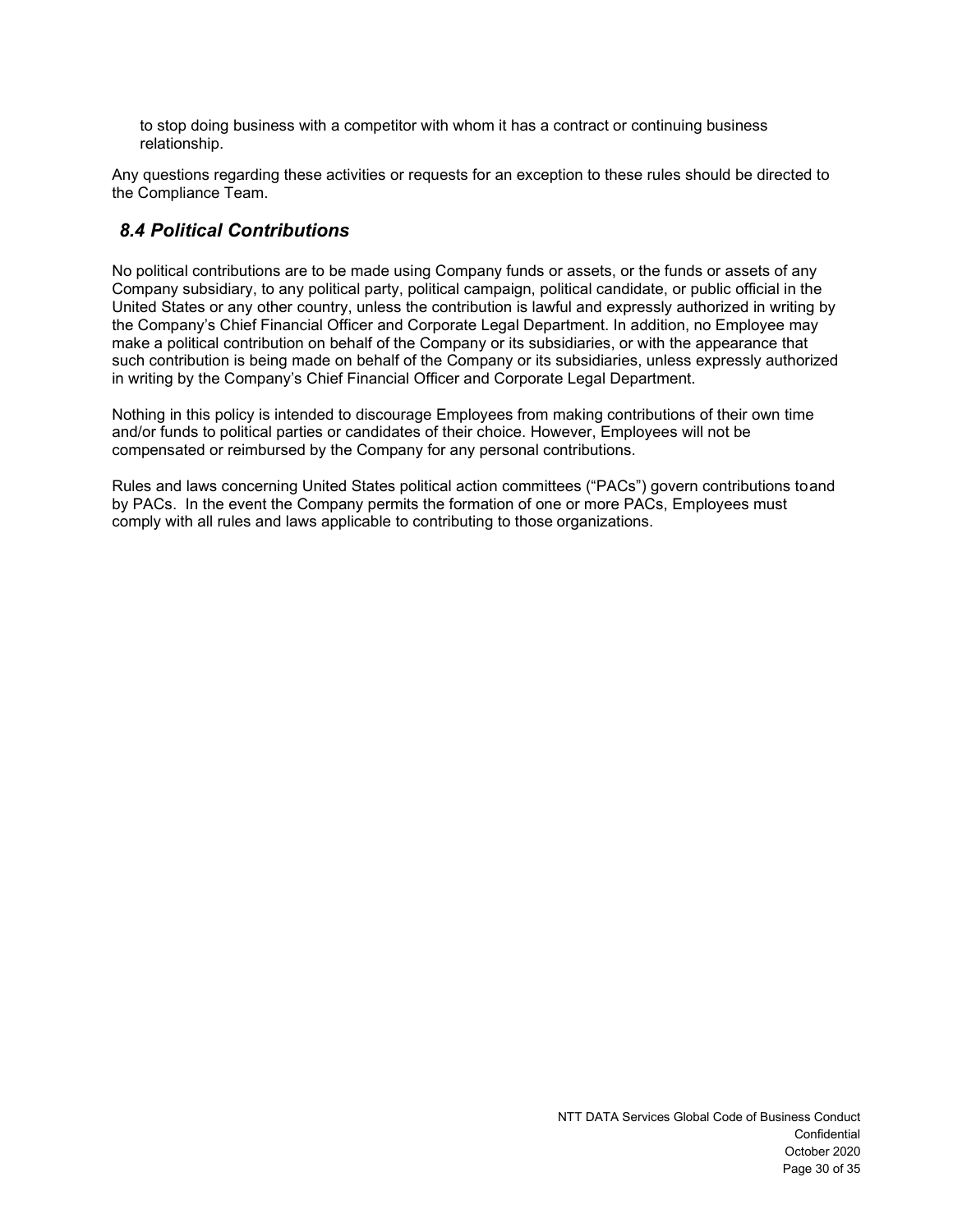## <span id="page-30-0"></span>9. Accuracy of Reports

The Company will comply with all applicable reporting requirements and regulations wherever the Company does business. All Employees and leaders are responsible for the accuracy of the records, time sheets, and reports they work on, submit, or approve. Accurate information is essential to the Company's ability to meet legal and regulatory obligations and to compete effectively. The records and books of account of the Company shall meet the highest standards and accurately reflect the true nature of the transactions they record.

No undisclosed or unrecorded account or fund shall be established for any reason. Employees may not create any false or misleading documents or accounting, financial, or electronic records for any purpose, and no one may direct Employees to do so. For example, expense reports must accurately document expenses actually incurred in accordance with Company policies. Employees must not obtain or create "false" invoices or other misleading documents or records, or invent or use fictitious entities, sales, purchases, timesheets, services, loans or other financial arrangements for any purpose. All invoices issued to customers must accurately reflect the product sold or service rendered. Invoices must be based upon the true and agreed upon sales price and terms of sale, even when a customer may request something different.

Similarly, Employees who report their work time are responsible for accurately reporting time worked on the Company's authorized time keeping system and within the time periods specified in the Company's procedures and policies (e.g., [Time Compliance and Reporting Policy](https://catalys.portal.nttdataservices.com/pluginfile.php/379581/mod_resource/content/4/Global%20Employee%20Time%20Compliance%20and%20Reporting%20Policy%20updated%20-08_25_2020.pdf) )

If there are any questions, or if an Employee feels they are being asked to create a document or an electronic record in a less than complete, honest, and accurate manner, the Employee must immediately report this to their leader, the Corporate Legal Department, the Compliance Team, Internal Audit, or the Ethics Hotline.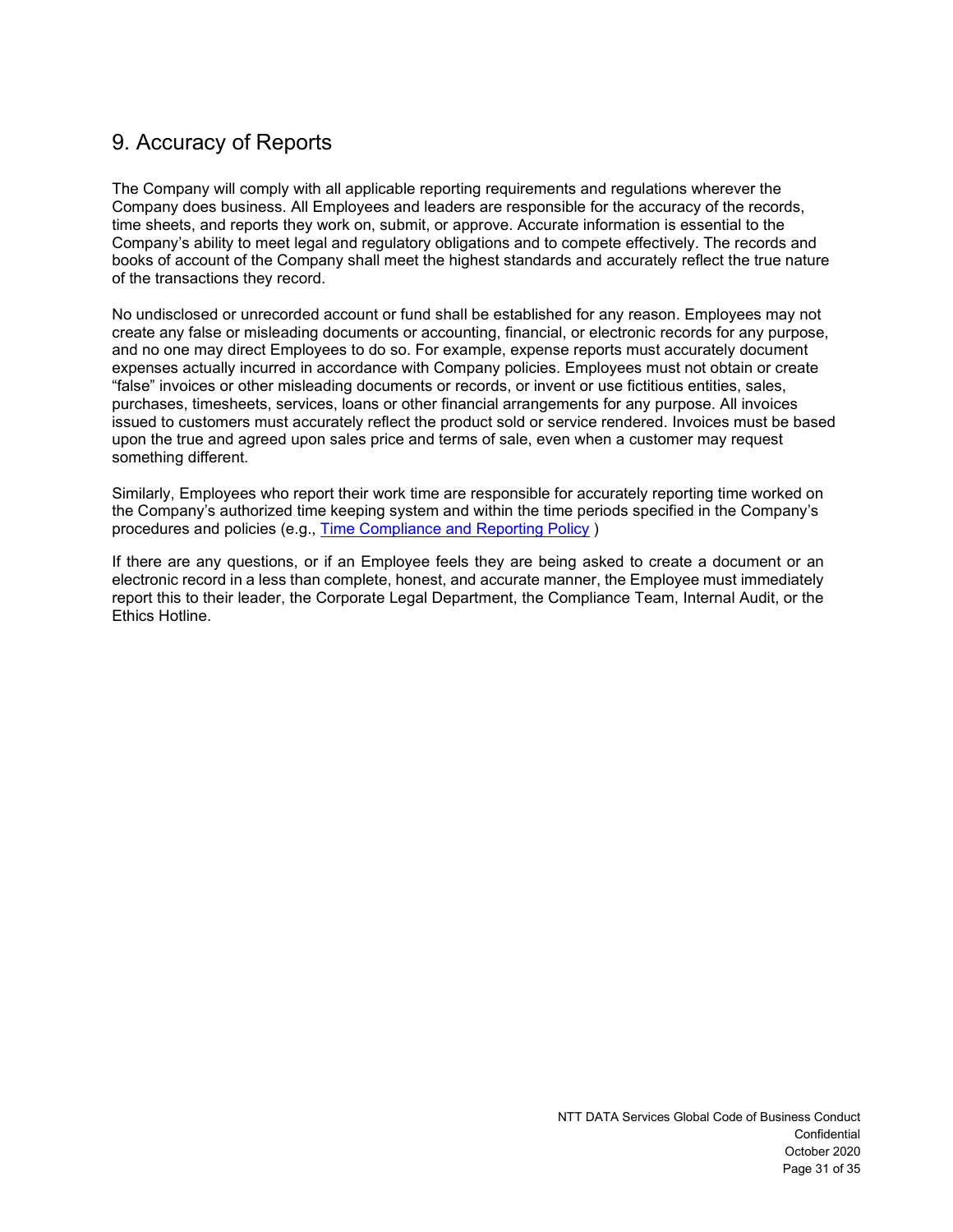## <span id="page-31-0"></span>10. Concerns Regarding Accounting, Auditing, Fraud, Money Laundering or Internal ControlMatters

The financial statements of the Company shall conform to generally accepted accounting principles and the Company's accounting policies.

The Company is committed to and requires strict conformance to the taxing and other financial reporting requirements of all jurisdictions where it does business. The Company likewise takes seriously its obligation to minimize the risk of fraud and other financial misconduct, including money laundering.

Anyone with concerns or complaints regarding accounting, internal controls, fraud, financial misconduct, money laundering or auditing matters may confidentially submit such concerns or complaints to Internal Audit, the Compliance Team, or by calling the toll-free Ethics Hotline. Any such concerns also may be reported anonymously where permitted by local law. The matter will be investigated, and appropriate action taken.

The Company will not discipline, discriminate against or retaliate against any Employee who reports a complaint or concern (unless the Employee is found to have knowingly and willfully made a false report).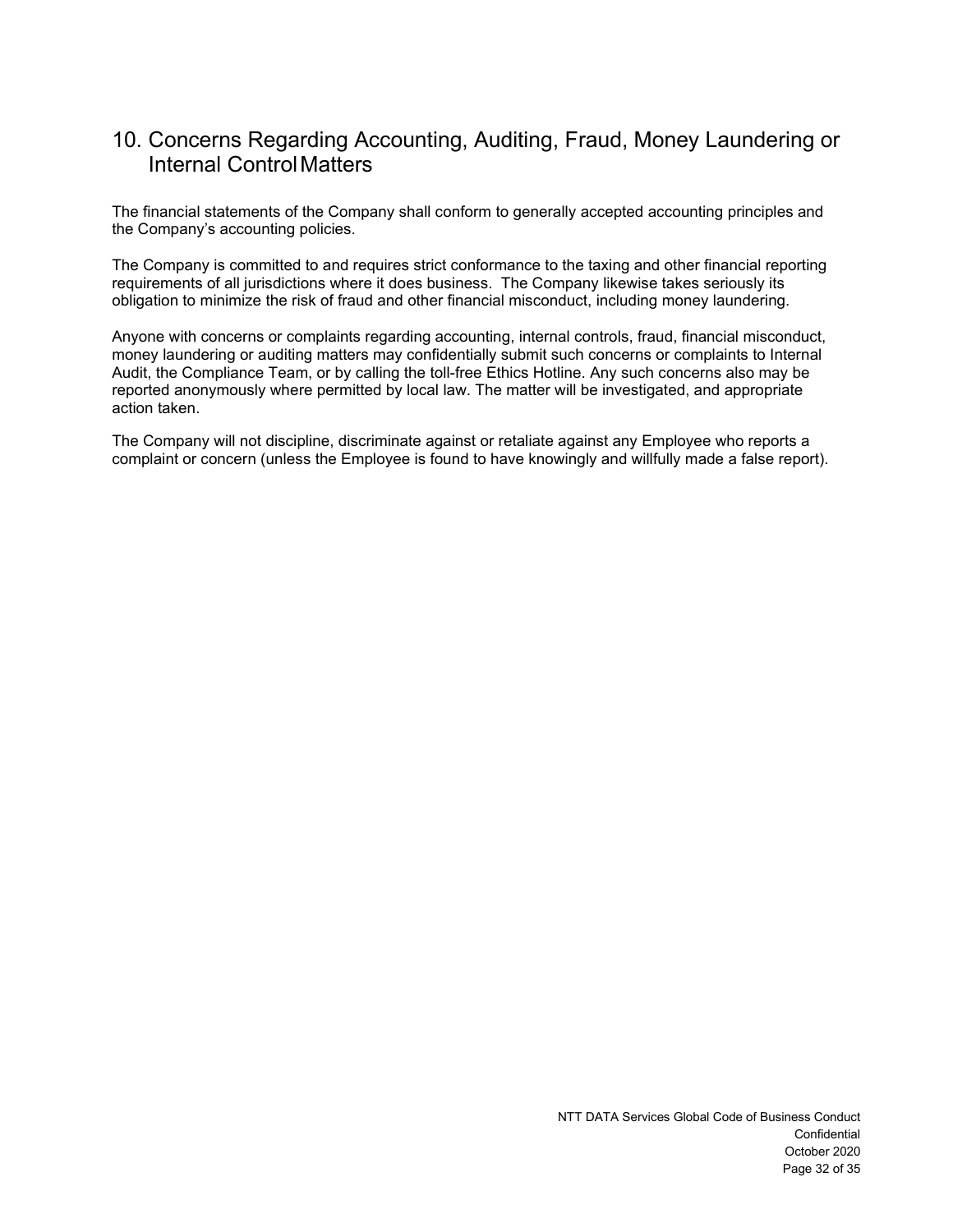# <span id="page-32-1"></span><span id="page-32-0"></span>11. Compliance and Reporting

## *11.1 Reporting Procedures and Other Inquiries*

Anyone having knowledge of, or questions or concerns about, an actual or possible violation of the provisions of this Code **must** immediately report the matter to his or her immediate leader or via one of the options below.

- Online via the "Report Online" portal: <https://nttdata.i-sight.com/landing-page>
- By phone: Continental US and Canada dial 1-855-399-6120 and in Mexico dial 1-800-522-6497.
- For a list of phone numbers for other locations reference the "Report Online" portal at <https://nttdata.i-sight.com/landing-page>
- The Compliance Team, via the "Report Online" portal: https://nttdata.j-sight.com/landing-page
- The Employee Relations CoE
- The HR Business Partner assigned to their team
- Internal Audit

## *11.2 Investigations*

<span id="page-32-2"></span>Employees have an obligation to cooperate fully, truthfully, and candidly with all Company investigations of alleged violations of this Code or other company policies. Failure to cooperate or to be truthful in an investigation may lead to discipline up to and including termination, consistent with local law.

Retaliation against anyone who makes a good faith complaint of improper conduct, or who cooperates with an investigation into such conduct, will not be tolerated.

Investigations into alleged violations of this Code or any Company policy may be conducted by one or more members of the Compliance Team, HR, Internal Audit, and others, including outside counsel or other third parties.

## *11.3 Discipline*

<span id="page-32-3"></span>Any Employee who violates the provisions of this Code will be subject to disciplinary action, up to and including termination.

In addition, any Employee who retaliates against someone for reporting a potential violation in good faith, or for participating in an investigation in good faith, may face disciplinary action, up to and including termination.

## *11.4 Waivers to Sections of the Global Code of Business Conduct*

<span id="page-32-4"></span>While some of the policies contained in the Code must be strictly adhered to and no exceptions can be allowed, in some cases exceptions may be possible. Any Employee who believes that an exception to any of these policies is appropriate should discuss an exemption with his or her leader. If the leader agrees that an exemption is appropriate, the approval of the appropriate Division Leader and the Compliance Team must be obtained.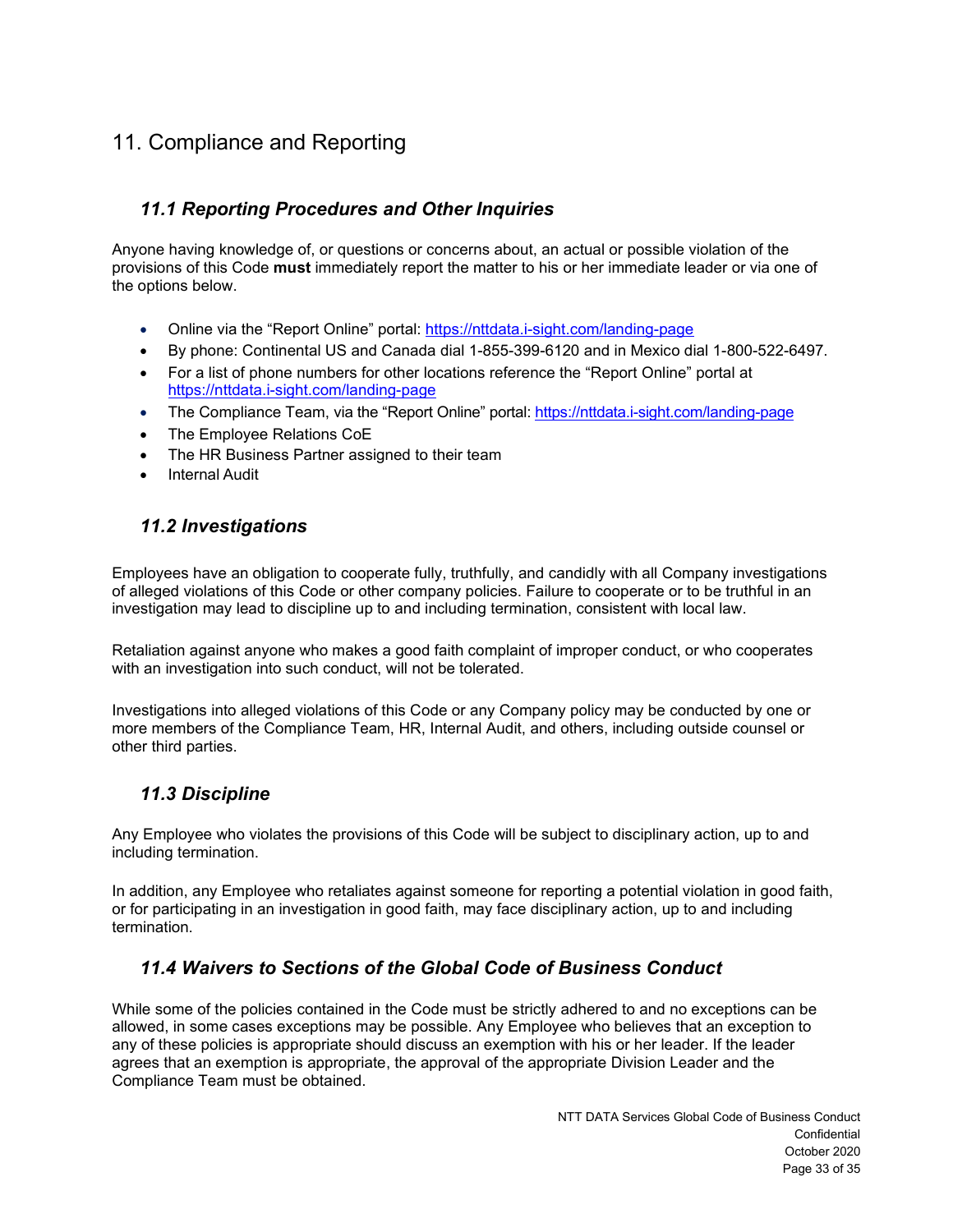## *11.5 The Compliance Team*

<span id="page-33-0"></span>**Stephanie Liebman**<br> **SVP, Internal Audit, Risk, and Compliance** Chief Risk Officer SVP, Internal Audit, Risk, and Compliance Chief Risk Office<br>(469) 535-2770 (469) 635-2704 (469) 535-2770 (469) 635-2704<br>Stephanie.Liebman@nttdata.com Nick.Linn@nttdata.com [Stephanie.Liebman@nttdata.com](mailto:Stephanie.Liebman@nttdata.com)

**Katrina Kropa Sheri Bowman**<br>
SVP, Legal **SUP, Legal** (617) 517-1739<br>Katrina.Kropa@nttdata.com

Senior Director, Employee Relations<br>(703) 848-7309 [Sheri.Bowman@nttdata.com](mailto:Sheri.Bowman@nttdata.com)

**Scot McDonald** SVP, Finance Administration (972) 624-7928 [Scot.Mcdonald@nttdata.com](mailto:Scot.Mcdonald@nttdata.com)